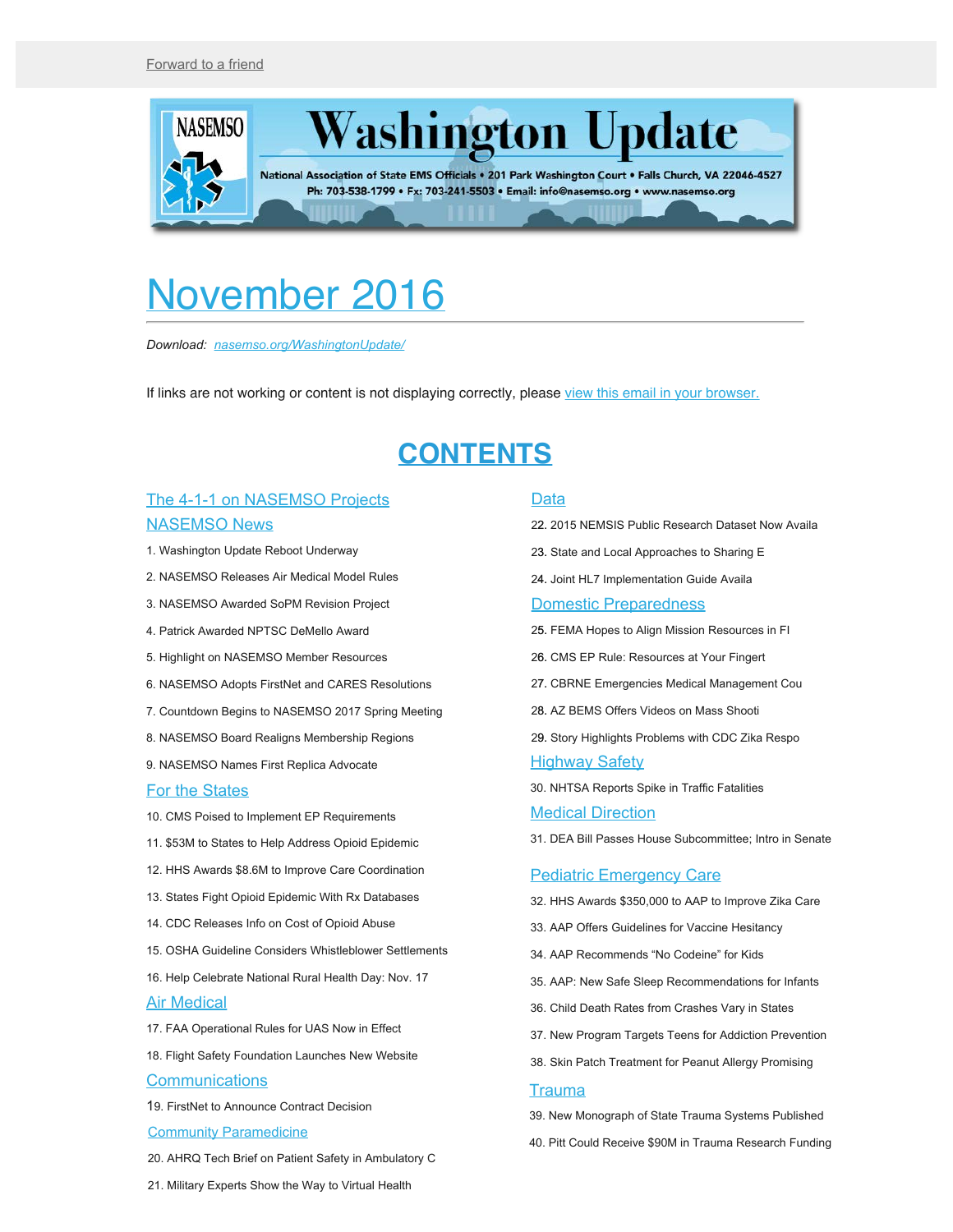#### [Federal Partners](#page-16-0)

- 41. Krohmer Named Director for NHTSA OEMS
- 42. Congress Passes CR and Zika Funding
- 43. FDA Issues Final Rule on Antibacterial Soaps
- 44. CDC Declares Sepsis a Medical Emergency
- 45. Efforts on Telehealth in New Report to Congress
- 46. Recall of Emergency Eyewash Solution Underway
- 47. Federal Resources Available to Support Veterans
- 48. New Report: Families Caring for an Aging America
- 49. CDC Healthcare Cybersecurity Discussion Guide
- 50. Ransomware Victims Urged to Contact Federal LE
- 51. Baxter Voluntarily Recalls 50mm 0.2 Micron Filters
- 52. DEA Issues Carfentanil Warning to Police and Public
- 53. FDA Class I Recall Affects Tracheostomy Tube Set

54. FDA Class I Recall Affects HVAD by HeartWare Inc. 55. FDA Class I Recall Affects Welch-Allyn AED Model 10 56. OSHA Updates Workplace Guidelines [Industry News](#page-21-0) 57. New National Certification for ENPs 58. NAEMT Survey on EMS Mental Health Services 59. AHA Public Comment Opportunity on T-CPR 60. Distracted Driving's Legal Concerns for EMS 61. EM Today 2017 Call for Presentations [Interesting Abstracts](#page-23-0) 62. Outcomes from Mobile Stroke Treatment in Germany 63. Surface Microbial Contamination in Ambulances 64. Schizophrenia Drug Found to be Useful in Migraines [Upcoming Events](#page-24-0)

[Contact NASEMSO](#page-26-0)

# <span id="page-1-0"></span>**The 4-1-1, Your Update on NASEMSO Projects and Activities**

- [Fatigue in EMS](http://www.emsfatigue.org/) As a result of the expert panel meeting in April 2016, 7 PICO questions have been finalized and registered. The systematic reviews have been initiated. The Research Team has received training on using GRADEPro software and the Expert Panel is scheduled to meet in February 2017 to review the evidence and begin to formulate recommendations.
- **EMS** Compass- Significant improvements to the measurement development process were made this summer and tested successfully in August. The project team brought over 50 draft measures to the Compass Steering Committee meeting in September and selected 14 individual measures across 8 conditions/topics to be released as "candidate" measures for widespread testing in the EMS industry.
- [Ground Ambulance Vehicle Standards](http://www.safeambulances.org/) and EMS Safety Resource-SafeAmbulances.org has posted a guide on state ambulance regulations. View ambulance crash test videos. The link to Doug Wolfberg's editorial on red lights and sirens at EMS1 is a "must read."
- [National Model EMS Clinical Guidelines](https://www.nasemso.org/Projects/ModelEMSClinicalGuidelines/index.asp) Fifteen potential new clinical guidelines are being considered by the work team. The "Resuscitation" chapter is being revised to reflect current ECC guidelines.
- [REPLICA](https://www.nasemso.org/Projects/InterstateCompacts/index.asp) Sue Prentiss (former state EMS director from New Hampshire) has been named as NASEMSO's REPLICA Advocate. Sue will work with states that are supportive of or filing compact legislation to provide resources and informational needs. Only 3 more states are needed to enact legislation that would enable implementation of the EMS licensure compact.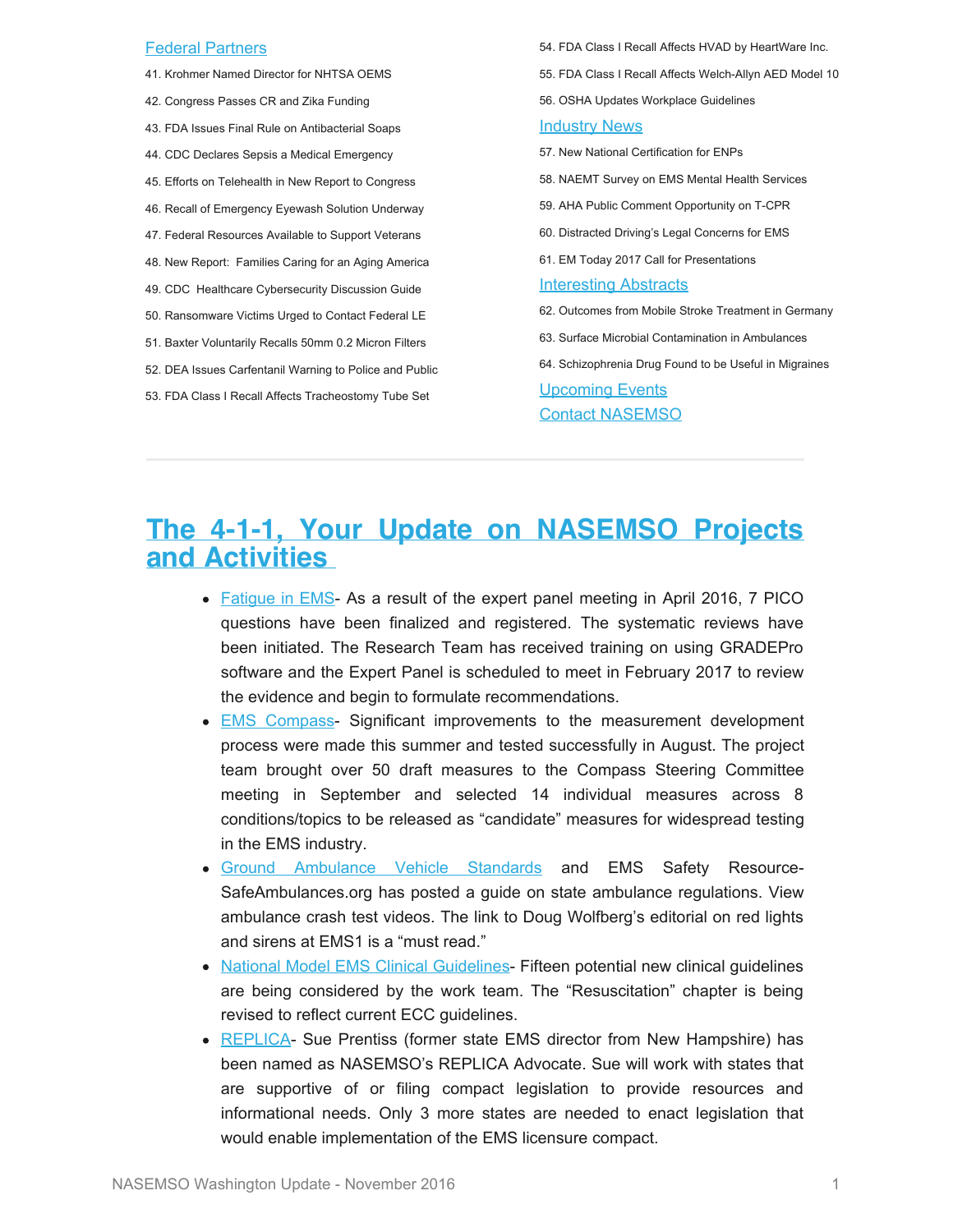# <span id="page-2-0"></span>**NASEMSO NEWS**

## **1. Washington Update Reboot Underway**

Happy Fall to all!! We spent our summer hiatus investigating ways to improve Washington Update and hope you find the new distribution format easier to use! This approach will enable us to monitor and improve the areas readers find most informative and eliminate areas of low interest. We also have improved the method for direct subscribing and unsubscribing via links embedded in the newsletter below (please do not email us to request these functions as they are now fully handled on an automated server.) If you are receiving this issue, no need to worry, you are already subscribed and no further action is required on your part. Links to state job opportunities as well as state and national conferences are welcome all year round by emailing the **[Editor](mailto:robinson@nasemso.org?subject=Item%20for%20Washington%20Update).** Washington Update is the official member newsletter for the National Association of State EMS Officials (NASEMSO); however, anyone can subscribe to receive monthly news about activities at NASEMSO and national resources for the EMS community! Thank you for interest and patience while we work to improve Washington Update!!

## **2. NASEMSO Releases Air Medical Model Rules**

NASEMSO announces the release of "State Model Rules for the Regulation of Air Medical Services" to assist states with regulatory language intended to avoid conflict with the Airlines Deregulation Act (ADA) and the possibility of Federal preemption. The model rules are intended to be applied in a manner that would confine their scope to matters solely related to medical care, and not construed in a way that could constitute regulation of aviation safety or economic matters. In response to "Guidelines for the Use and Availability of Helicopter Emergency Medical Transport (HEMS)" published by the United States Department of Transportation in April 2015, NASEMSO sought to identify opportunities for state regulations that address outcomes related to:

- Quality of emergency medical care provided to patients
- Requirements related to the qualifications and training of air ambulance medical personnel
- Scope of practice and credentialing
- Maintenance of medical records, data collection, and reporting
- Medically related equipment standards
- Patient care environments
- EMS radio communications
- Medically related dispatch requirements
- Medical transport plans including transport to appropriate facilities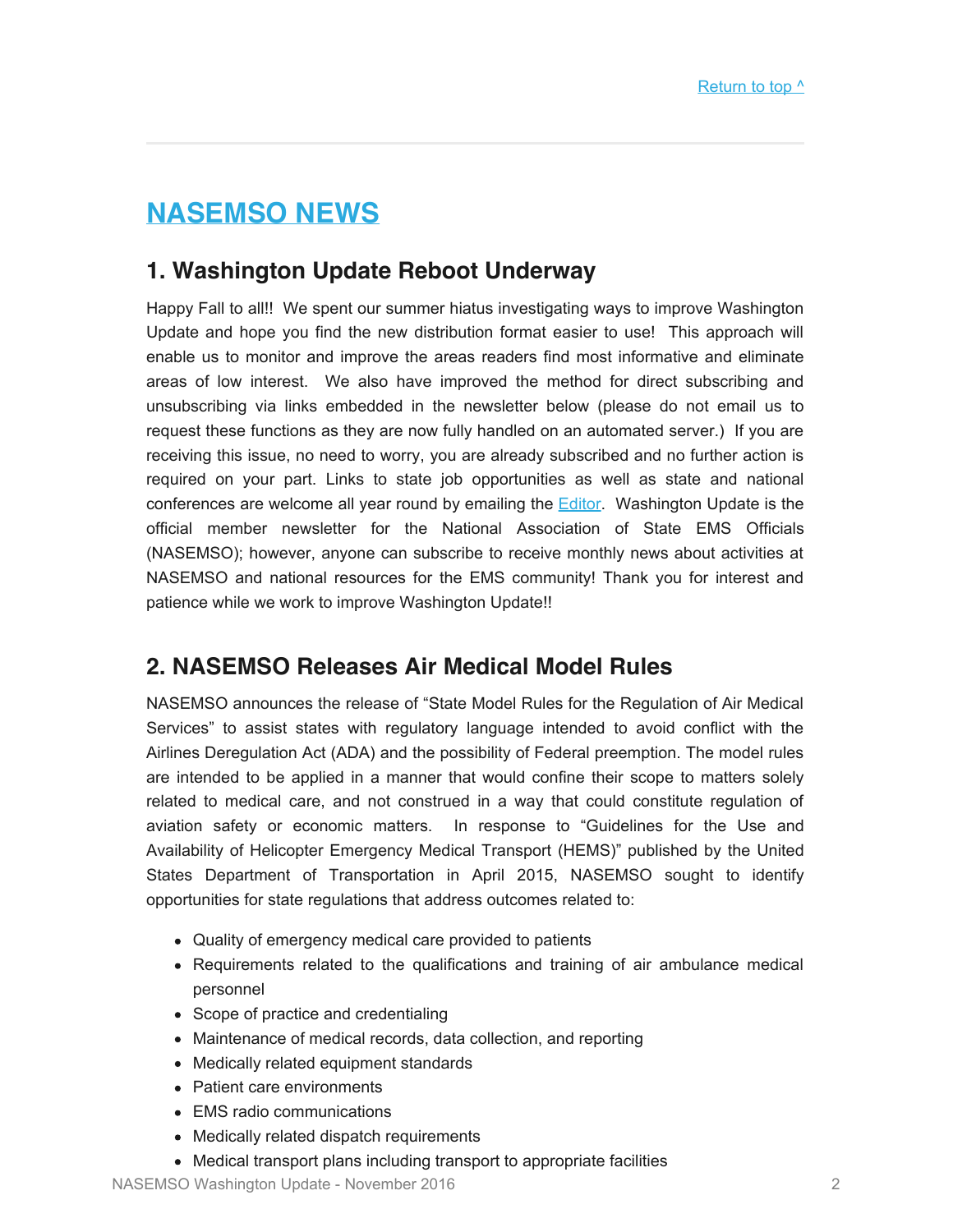Other medical licensing requirements

[Download State Model Rules for the Regulation of Air Medical Services.](https://www.nasemso.org/documents/State-Model-Rules-for-the-Regulation-of-Air-Medical-Services-21Sept2016.pdf)

## **3. NASEMSO Awarded SoPM Revision Project**

State licensing statutes establish the minimum level of education and experience required for health professionals to practice, define the functions of the profession and limit the performance of these functions to licensed persons. In response to a Request for Proposal by the National Highway Traffic Safety Administration's Office of EMS, NASEMSO has been awarded a contract to revise the National EMS Scope of Practice Model (SoPM). The SoPM promotes consistency among the states and serves as a national foundation for EMS practice. Additional information will be available soon.

## **4. Patrick Awarded NPTSC DeMello Award**

The National Public Safety Telecommunications Council (NPSTC) has presented the 2016 Richard DeMello award to NASEMSO Immediate Past President Paul Patrick. Mr. Patrick was cited for his years of service to public safety communications and NPSTC, and for chairing its EMS Work Group (which serves as NASEMSO's communications committee). He will be presented the award again, in a more formal setting, at the Radio Club of America's award dinner later this year. Each year, NPSTC presents an annual award at the RCA awards dinner to one public safety communications person who has demonstrated the highest levels of personal and professional conduct and performance in the local, state, and national public safety communications arena. The award was named to honor the achievements of Richard DeMello, one of the founding fathers of NPSTC. Congratulations, Paul!!!

## **5. Highlight on NASEMSO Member Resources**

In case you missed any of the other reports and monographs released by NASEMSO this year, here is a summary of what they are and where you can find them!!

- [Status of State Trauma System Planning and Development: Utilization of the HRSA](https://www.nasemso.org/Resources/Monographs/) [Model Trauma System Planning and Evaluation Document](https://www.nasemso.org/Resources/Monographs/) (September 2016) In this monograph, NASEMSO examines the general status of formal trauma system development in the states, and particularly the utilization of system development tools produced by the Health Resources and Services Administration (HRSA) and the National Highway Traffic Safety Administration (NHTSA.)
- [Domestic Preparedness Funding](http://www.nasemso.org/NewsAndPublications/News/documents/NASEMSO_DP_FundingResults_FINAL_2016-0127.pdf) (January 2016) This report summarizes the funding opportunities available to NASEMSO member states from federal agencies during the 2015 federal fiscal year.
- [Personnel Licensing Policies, Practices and Procedures of State EMS Offices](http://nasemso.org/documents/Final_Licensing_Monograph_2015-1113.pdf) (November 2015) This monograph describes contemporary state EMS licensing authority practices and requirements for the licensure of EMS personnel. It also discusses variations in practices and requirements that may exist for military-related EMS personnel (those separating from the military, members of guard or reserve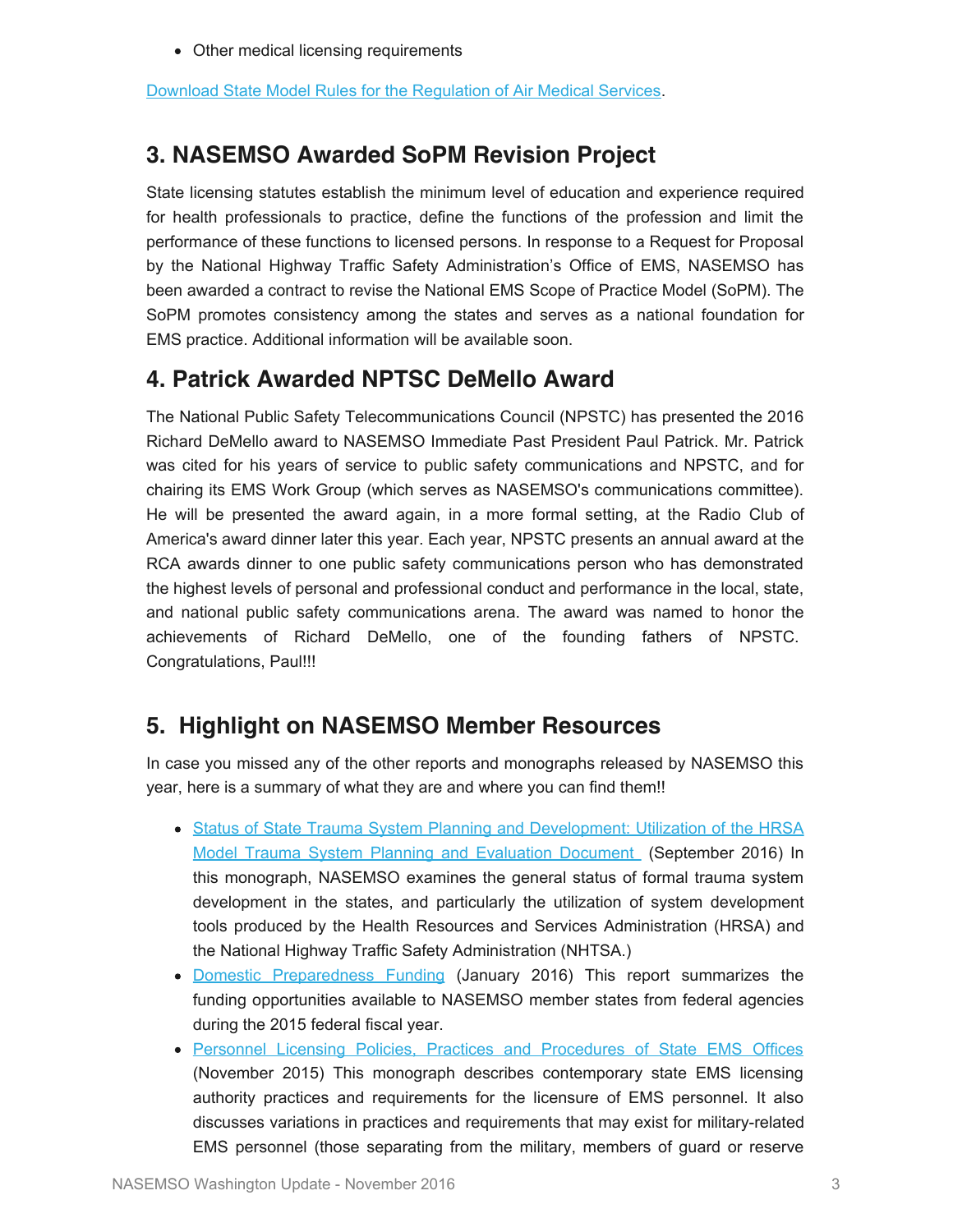#### **6. NASEMSO Adopts FirstNet and CARES Resolutions**

In unanimous votes, the NASEMSO membership voted to approve two resolutions presented at its recent Fall Meeting. Resolution 2016-01 "Support of the Cardiac Arrest Registry to Enhance Survival (CARES)" calls upon electronic patient care report vendors to incorporate the required and mandatory CARES prehospital data elements and export function as part of their basic standard prehospital electronic patient care reporting products at the choice of each state, and not as extra cost add-ons to basic standard products. Resolution 2016-02 "Calling for EMS Colleagues to Prepare for and Support FirstNet Implementation in States" encourages its members and national EMS organizations to encourage state governors to choose to allow FirstNet to build the radio access networks to link users and the nationwide network in their state rather than to engage in a longer process in which the state would build its own network. The resolutions are now available for download at <https://www.nasemso.org/Advocacy/PositionsResolutions/Resolutions.asp>.

#### **7. Countdown Begins to NASEMSO 2017 Spring Meeting**

On the heels of a very successful Fall meeting in Albuquerque, the countdown to the **2017 NASEMSO Spring Meeting begins**. The agenda is almost finalized and the Program Committee has been working hard to plan our visit to New Orleans, LA! Interested persons are reminded that NASEMSO will be conducting a poster competition in conjunction with the NASEMSO Annual Meeting in March 5-9, 2017 in New Orleans, LA. The goal of the NASEMSO-sponsored poster competition is to foster and develop system research and performance assessment and improvement skills in State offices of EMS and trauma. Watch the web site for instructions and deadlines for abstracts. For more information

### **8. NASEMSO Board Realigns Membership Regions**

The NASEMSO Board of Directors recently voted to realign its Regions to more closely overlap with FEMA Regions. Under the new format, NASEMSO's East Region will align with FEMA Regions I, II, and III; the South Region will align with FEMA Regions IV and VI; Great Lakes will encompass FEMA Region V; the Western Plains Region will align with FEMA Regions VII and VIII, and: the West Region will overlap FEMA Regions IX and X. [For more information](https://www.nasemso.org/Members/Board/documents/Proposed-New-Regions-for-NASEMSO-and-FEMA-Aug2016.pdf) 

#### **9. NASEMSO Names First Replica Advocate**

Sue Prentiss, MPA, NREMT-P, has been named as NASEMSO's first REPLICA Advocate and her role in this capacity began in early September. The advocate will work primarily with state emergency medical services (EMS) officials, leadership from within the state EMS systems, interstate compact experts, the National Registry of EMTs (NREMT), and other interstate compact commissions to assist and enable states that are filing, or supportive of the Recognition of EMS Personnel Licensure Interstate CompAct (REPLICA)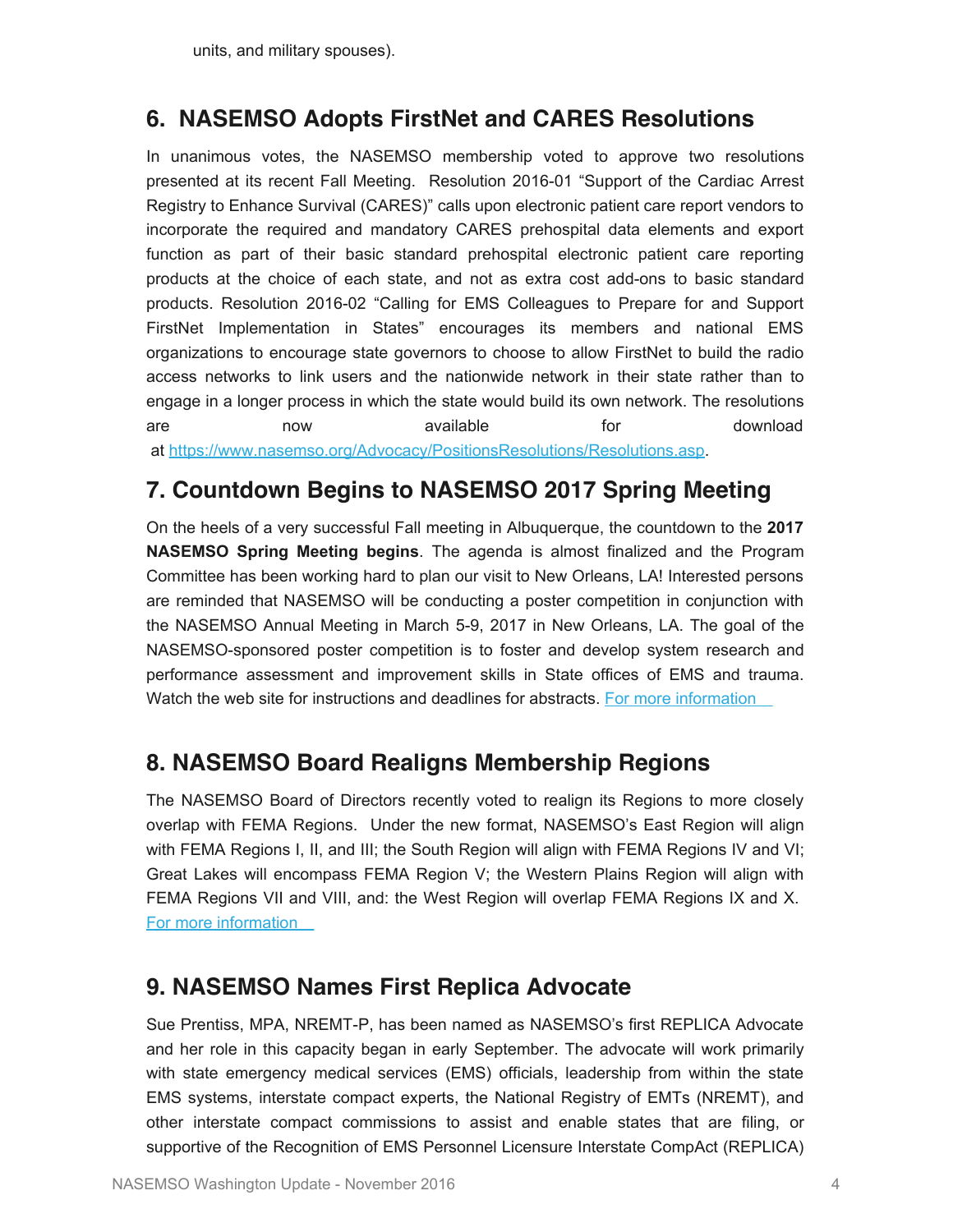legislation with informational needs. She also will retrieve and assess materials from other compact commissions and expert sources, work closely with the states that have enacted the law, and prepare drafts of materials that will be needed upon activation of REPLICA and the outset of commission proceedings. Sue can be contacted via email at [Prentiss@emsreplica.org](mailto:Prentiss@emsreplica.org).

[Return to top ^](#page-0-0)

# <span id="page-5-0"></span>FOR THE STATES

#### **10. CMS Poised to Implement EP Requirements**

The Centers for Medicare & Medicaid Services (CMS) have [finalized a rule](https://www.federalregister.gov/public-inspection) to establish consistent emergency preparedness requirements for health care providers participating in Medicare and Medicaid, increase patient safety during emergencies, and establish a more coordinated response to natural and man-made disasters. After careful consideration of stakeholder comments on the proposed rule, this final rule requires Medicare and Medicaid participating providers and suppliers to meet the following four common and well known industry best practice standards.

- 1. **Emergency plan**: Based on a risk assessment, develop an emergency plan using an all-hazards approach focusing on capacities and capabilities that are critical to preparedness for a full spectrum of emergencies or disasters specific to the location of a provider or supplier.
- 2. **Policies and procedures**: Develop and implement policies and procedures based on the plan and risk assessment.
- 3. **Communication plan**: Develop and maintain a communication plan that complies with both Federal and State law. Patient care must be well-coordinated within the facility, across health care providers, and with State and local public health departments and emergency systems.
- 4. **Training and testing program**: Develop and maintain training and testing programs, including initial and annual trainings, and conduct drills and exercises or participate in an actual incident that tests the plan.

These regulations are effective 60 days after publication in the Federal Register. Health care providers and suppliers affected by this rule must comply and implement all regulations one year after the effective date.

### **11. \$53M to States to Help Address Opioid Epidemic**

The U.S. Department of Health and Human Services recently announced \$53 million in funding to 44 States, four tribes and the District of Columbia to improve access to treatment for opioid use disorders, reduce opioid related deaths, and strengthen drug misuse prevention efforts. In addition, funding will also support improved data collection and analysis around opioid misuse and overdose as well as better tracking of fatal and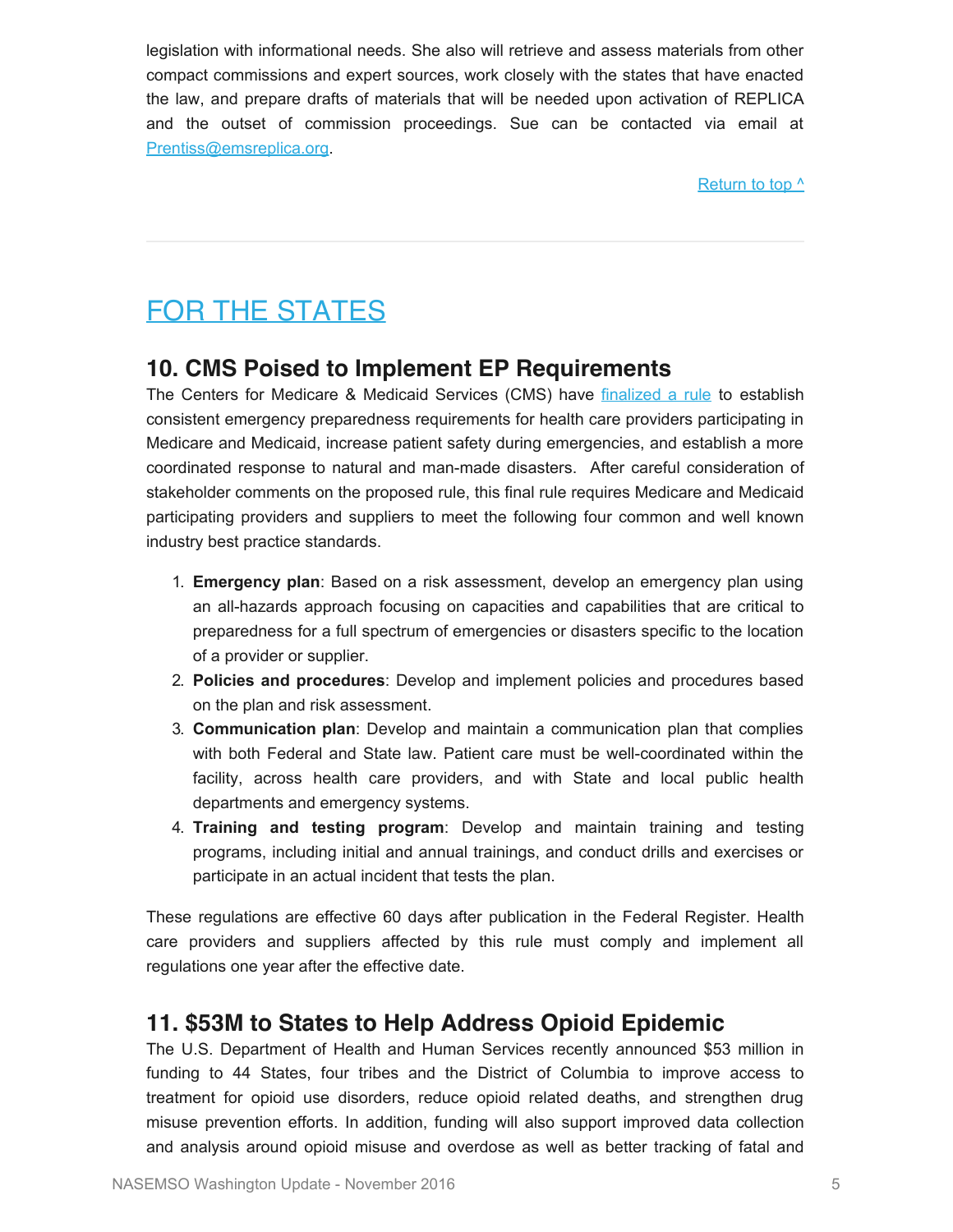nonfatal opioid-involved overdoses. Under the [President's FY 2017 Budget proposal](https://www.whitehouse.gov/the-press-office/2016/02/02/president-obama-proposes-11-billion-new-funding-address-prescription), states would be eligible for up to \$920 million over two years to expand access to treatment. At this time, Congress has not funded the budget proposal. See [here](https://www.whitehouse.gov/factsheets-prescription-opioid-abuse-and-heroin-use) for a stateby-state breakdown of the President's budget and, if fully funded, the impact it would have on states' ability to further expand access to treatment.

#### **12. HHS Awards \$8.6M to Improve Care Coordination**

Health and Human Services (HHS) recently announced more than \$8.6 million in funding for 246 health centers in 41 states, the District of Columbia, the Federation of Micronesia and the Northern Mariana Islands. The awards will help to improve quality of care and patients' and providers' experience of care through the Patient-Centered Medical Home (PCMH) health care delivery model. PCMH is a care delivery model designed to improve quality of care through enhanced access, planning, management, and comprehensive care. These awards will provide assistance to health centers to make the changes necessary to achieve, expand and optimize PCMH recognition. For more information

#### **13. States Fight Opioid Epidemic With Rx Databases**

Prescription drug monitoring databases are assisting states in battling the opioid epidemic, according to **[The Wall Street Journal](http://www.wsj.com/articles/states-fight-opioid-epidemic-with-prescription-databases-1472854536).** A [recent study](http://weill.cornell.edu/news/news/2016/06/prescription-drug-monitoring-programs-may-prevent-opioid-overdoses.html) found there was more than a 30 percent decrease in the rate of prescribing Schedule II opioids (such as Oxycontin and Percocet) in two dozen states with such monitoring programs. Missouri is the only state that does not have a prescription monitoring database. The programs are used to prevent "doctor shopping"—patients who seek multiple prescriptions from different doctors. States are also using the databases to analyze doctors' prescribing patterns. Some states allow law enforcement to access the information.

#### **14. CDC Releases Info on Cost of Opioid Abuse**

A recent article authored by CDC was published in the journal *[Medical Care](http://journals.lww.com/lww-medicalcare/Fulltext/2016/10000/The_Economic_Burden_of_Prescription_Opioid.2.aspx)*[: The](http://journals.lww.com/lww-medicalcare/Fulltext/2016/10000/The_Economic_Burden_of_Prescription_Opioid.2.aspx) [Economic Burden of Prescription Opioid Overdose, Abuse and Dependence in the United](http://journals.lww.com/lww-medicalcare/Fulltext/2016/10000/The_Economic_Burden_of_Prescription_Opioid.2.aspx) [States, 2013.](http://journals.lww.com/lww-medicalcare/Fulltext/2016/10000/The_Economic_Burden_of_Prescription_Opioid.2.aspx) The article stated that prescription opioid overdose, abuse, and dependence cost the U.S. \$78.5 billion in 2013. Health care spending and substance abuse treatment alone accounted for over a third of the cost (\$29 billion). From 2007 to 2013, the number of prescription opioid overdose deaths increased by over 1,800 cases, and the number of people who abuse or are dependent on prescription pain medication increased by over 200,000 persons.

### **15. OSHA Guideline Considers Whistleblower Settlements**

OSHA has published new [guidelines](http://www.whistleblowers.gov/memo/InterimGuidance-DeFactoGagOrderProvisions.html) for approving settlements between employers and employees in [whistleblower](http://www.whistleblowers.gov/) cases to ensure that they do not contain terms that could be interpreted to restrict future whistleblowing. The new guidelines respond to a March 2015 petition for rulemaking from the Government Accountability Project, which asked OSHA to clarify that it will not approve settlements that discourage whistleblowing. In particular, the updated guidelines make clear that OSHA will not approve a settlement that contains a provision that restricts the employee's right to provide information to the government or requires the employee to notify the employer before or after communicating with the NASEMSO Washington Update - November 2016 6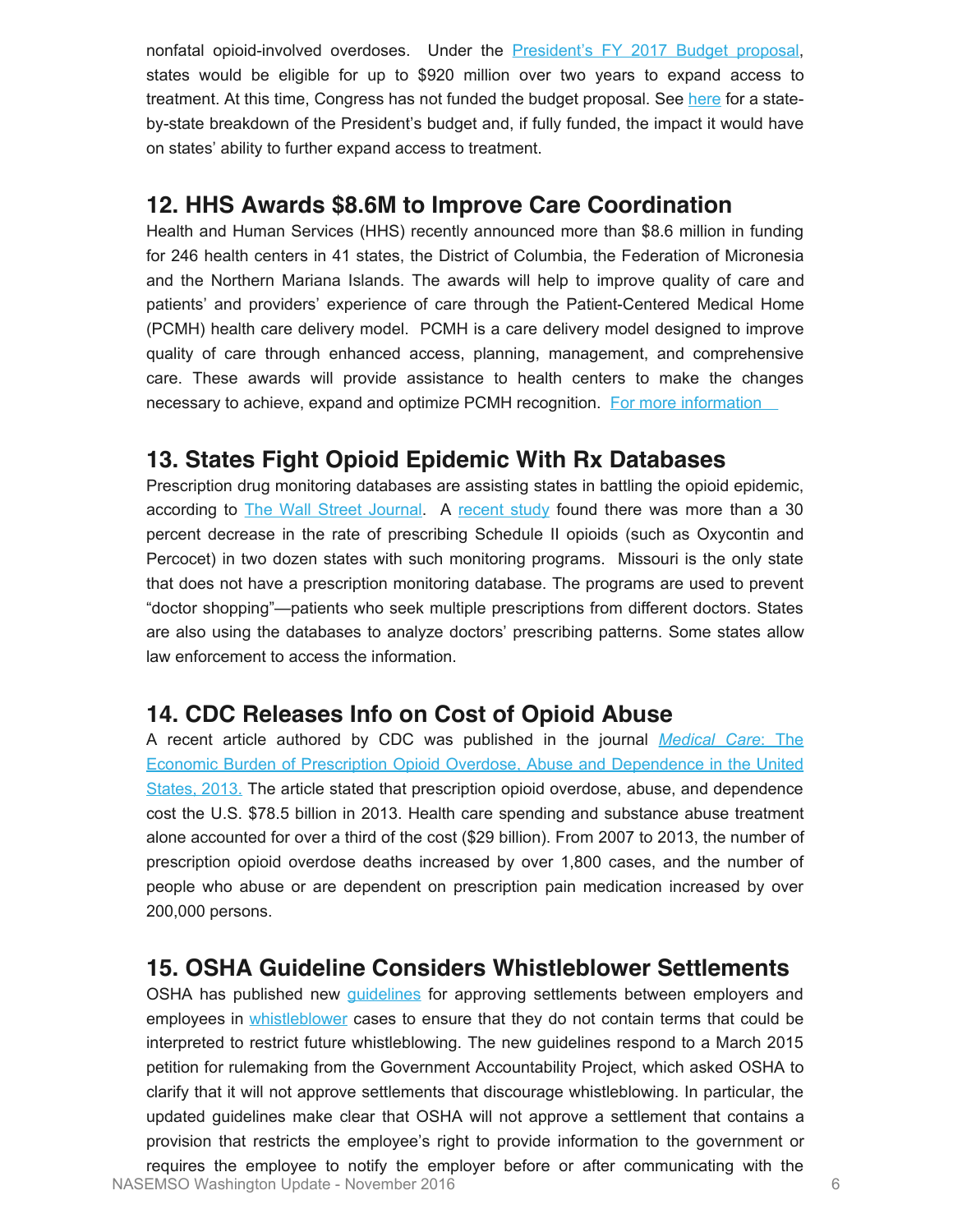government. OSHA also will not approve an agreement that requires a whistleblower to waive his or her right to receive a monetary award from a government-administered whistleblower program or to pay the employer a portion of such an award.

## **16. Help Celebrate National Rural Health Day: November 17**

2016 is the 25th anniversary of the State Offices of Rural Health grant program. The National Organization of State Offices of Rural Health (NOSORH) has launched a newly revamped [website](https://nosorh.org/calendar-events/nrhd/) that has more resources to help you plan for the coming weeks and get the word out to your partners and communities. No matter how big or small the action, National Rural Health Day is our opportunity to give a voice to rural health...so let's be heard!



Return to top  $\wedge$ 

# AIR MEDICAL

## **17. FAA Operational Rules for UAS Now in Effect**

The Department of Transportation's Federal Aviation Administration has finalized the first [operational rules](http://www.faa.gov/uas/media/Part_107_Summary.pdf) for routine commercial use of small unmanned aircraft systems (UAS or "drones"), opening pathways towards fully integrating UAS into the nation's airspace. The new rule, which is now in effect, offers safety regulations for unmanned aircraft drones weighing less than 55 pounds that are conducting non-hobbyist operations. The rule's provisions are designed to minimize risks to other aircraft and people and property on the ground. The regulations require pilots to keep an unmanned aircraft within visual line of sight. Operations are allowed during daylight and during twilight if the drone has anticollision lights. The new regulations also address height and speed restrictions and other operational limits, such as prohibiting flights over unprotected people on the ground who aren't directly participating in the UAS operation. Under the final rule, the person actually flying a drone must be at least 16 years old and have a remote pilot certificate with a small UAS rating, or be directly supervised by someone with such a certificate.

### **18. Flight Safety Foundation Launches New Website**

Aviation safety today is undergoing a worldwide revolution in thinking and practice. With 90,000 commercial flights every day plus thousands of business aviation trips, officials are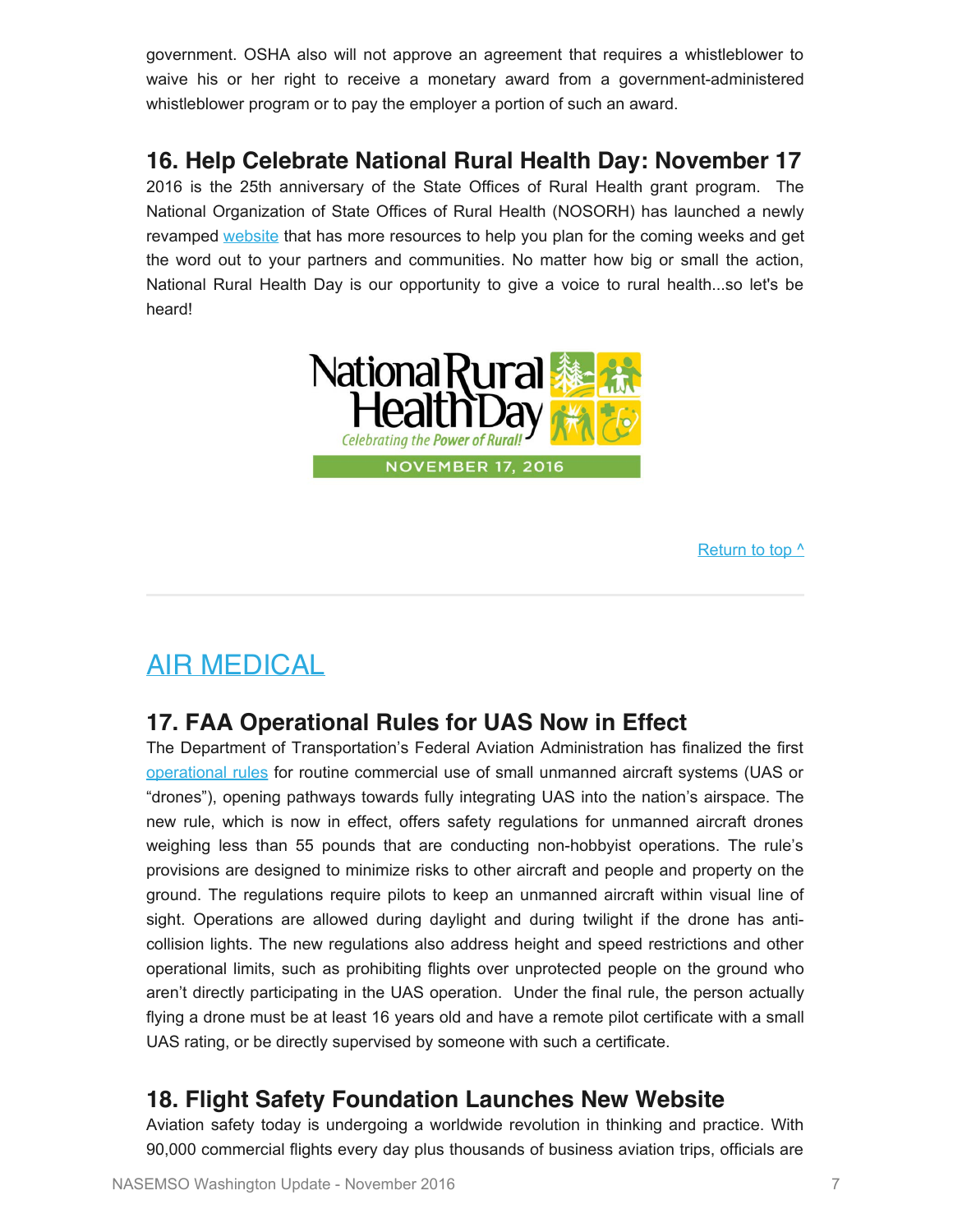expanding beyond reactive efforts to predictive processes that can minimize future incidents. That's why **Flight Safety Foundation has launched a new**, improved website that provides an unequalled repository of trustworthy information and other resources. This state-of-the-art, mobile-responsive website lets aviation industry members access and apply the world's most comprehensive, up-to-date safety data and analysis from any device, anywhere. [Flight Safety Foundation](https://flightsafety.org/) is an independent, non-profit, international organization engaged in research, education, advocacy and publishing to improve aviation safety. The Foundation's mission is to be the leading voice of safety for the global aerospace community. The Foundation's new website can be viewed at [flightsafety.org.](https://flightsafety.org/)

Return to top  $\wedge$ 

# <span id="page-8-0"></span>COMMUNICATIONS

#### **19. FirstNet to Announce Contract Decision**

The government organization charged with building the nation's first high-speed data network for first responders says it will make its first contract award soon. It will likely happen in November, although no firm date is set. With an award on the \$7 billion First Responder Network Authority (**FirstNet**) program potentially just weeks away, first responders say that despite years of planning, they still have more questions than answers when it comes to the future LTE communications backbone. Officially no one even knows who is in the running. FirstNet won't release the names of bidders, under the rules of the federal procurement process. Unofficially, three groups say they have put their hat in the ring: AT&T, Rivada Mercury and pdvWireless. FirstNet won't comment on the pending award. Officials won't say whether they are considering a multi-vendor play or if they plan to give the project to a single team. What they *will* talk about is the process that has been going on during the evaluation period — a process of relationship-building with the states and emergency response agencies who will eventually implement FirstNet. [For more](http://www.govtech.com/public-safety/Need-for-FirstNet-Greater-Than-Ever-First-Responders-Say.html) [information](http://www.govtech.com/public-safety/Need-for-FirstNet-Greater-Than-Ever-First-Responders-Say.html) 

[Return to top ^](#page-0-0)

# <span id="page-8-1"></span>COMMUNITY PARAMEDICINE

#### **20. AHRQ Offers Tech Brief on Safety in Ambulatory Care**

A recently released AHRQ-funded technical brief explores fundamental questions about patient safety practices in ambulatory care, including which evidence-based practices used in hospitals may be applicable to the ambulatory care setting, as well as identifying promising safety initiatives that have not been broadly implemented or studied beyond a single ambulatory care center. The brief found significant gaps exist in ambulatory safety research, including a notable lack of studies on patient engagement and timely and accurate diagnosis. The brief recommended conducting prospective, large-scale studies in diverse ambulatory settings to develop and test ambulatory safety interventions. Access the brief, *[Patient Safety in Ambulatory Settings](http://links.govdelivery.com/track?type=click&enid=ZWFzPTEmbWFpbGluZ2lkPTIwMTYxMDI2LjY1NTI5MjQxJm1lc3NhZ2VpZD1NREItUFJELUJVTC0yMDE2MTAyNi42NTUyOTI0MSZkYXRhYmFzZWlkPTEwMDEmc2VyaWFsPTE3MzU4NTIwJmVtYWlsaWQ9a3JvYmluc29uQGFzbWlpLm5ldCZ1c2VyaWQ9a3JvYmluc29uQGFzbWlpLm5ldCZmbD0mZXh0cmE9TXVsdGl2YXJpYXRlSWQ9JiYm&&&100&&&https://www.effectivehealthcare.ahrq.gov/search-for-guides-reviews-and-reports/?pageaction=displayproduct&productID=2322)*, and a recent AHRQ Views blog post, ["Taking Steps To Protect Safety in Ambulatory Care](http://links.govdelivery.com/track?type=click&enid=ZWFzPTEmbWFpbGluZ2lkPTIwMTYxMDI2LjY1NTI5MjQxJm1lc3NhZ2VpZD1NREItUFJELUJVTC0yMDE2MTAyNi42NTUyOTI0MSZkYXRhYmFzZWlkPTEwMDEmc2VyaWFsPTE3MzU4NTIwJmVtYWlsaWQ9a3JvYmluc29uQGFzbWlpLm5ldCZ1c2VyaWQ9a3JvYmluc29uQGFzbWlpLm5ldCZmbD0mZXh0cmE9TXVsdGl2YXJpYXRlSWQ9JiYm&&&101&&&http://www.ahrq.gov/news/blog/ahrqviews/taking-steps-to-protect-safety.html)." Key informants identified medication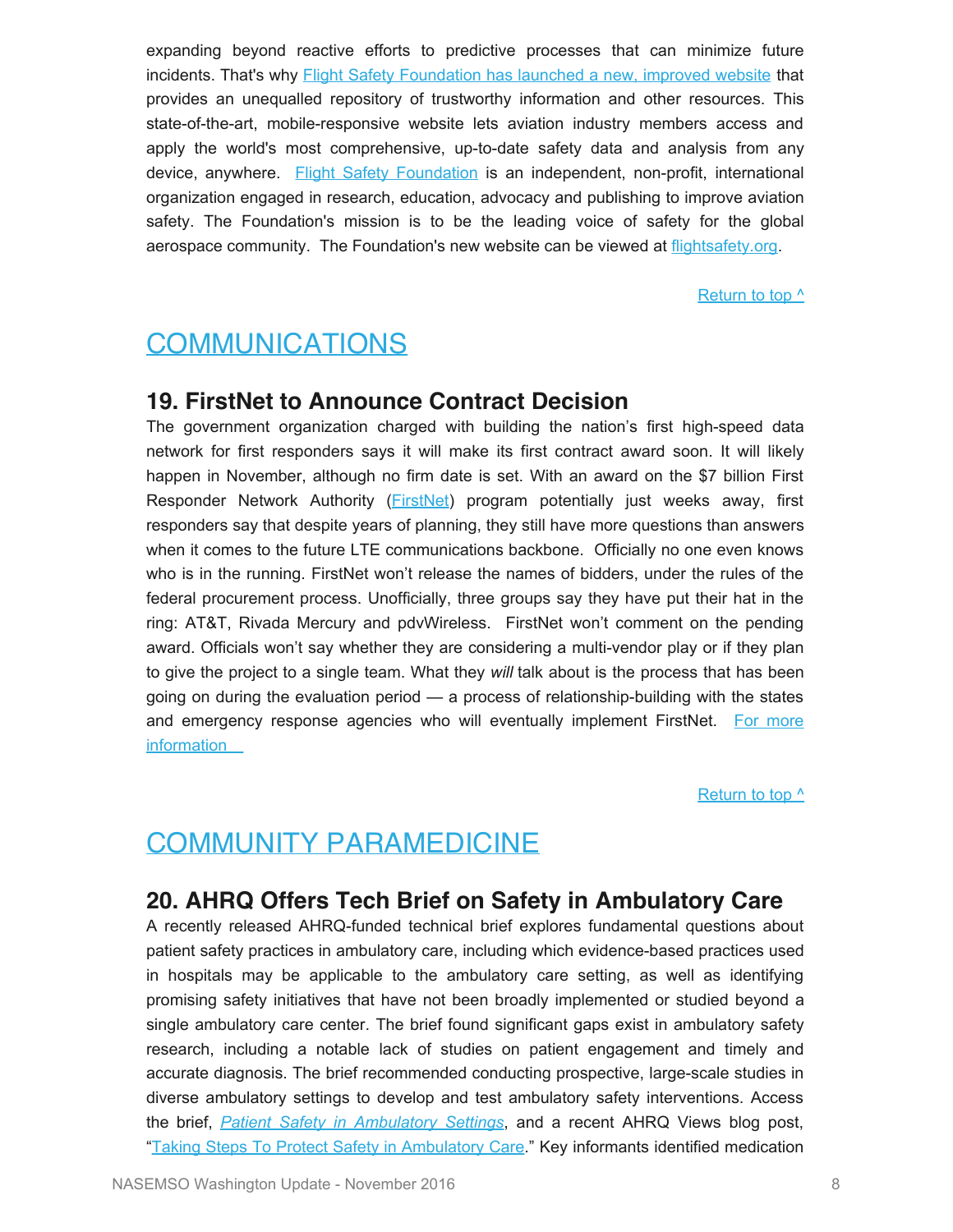safety, diagnosis, transitions, referrals, and testing as important ambulatory care safety topics, and strategies that addressed communications, health IT, teams, patient engagement, organizational approaches, and safety culture as the most important strategies.

#### **21. Military Experts Show the Way to Virtual Health**

Virtual health, also called telemedicine, is currently being used across 18 time zones, in 30 countries, and supporting more than 20 clinical specialties. A virtual health pilot is now underway in the U.S. Africa Command, where "tyranny of distance" means that the only medical service providers available on site are the medics and telemedicine. In the example of Special Forces, telehealth takes the form of a James Bond-type suitcase, which is filled with medical gadgetry instead of spy gear designed by Q. Open it and "out pops a tablet computer, a device to connect to satellites and a whole array of peripherals, from otoscopes and stethoscopes to ultrasound cameras and ophthalmoscopes," according to the Chief of Army Virtual Health, Dr. Colleen Rye. Army medicine is currently building a global teleconsultation portal to provide virtual care through a vast network of health service providers and the Navy is paying the Army to build identical systems on 67 Navy ships. [For more information](https://www.army.mil/article/177086/virtual_medicine_will_be_norm_in_future_crises_says_health_chief) 

Return to top  $\wedge$ 

# <span id="page-9-0"></span>**DATA**

### **22. 2015 NEMSIS Public Research Dataset Now Available**

The NHTSA Office of EMS and the NEMSIS TAC staff wish to send out a "heartfelt thank you" to all EMS providers, State EMS officials and software company employees that have labored so hard to implement and improve NEMSIS! The partners are pleased to release the 2015 NEMSIS Public-Release Research Dataset! This dataset includes 30,206,450 EMS activations submitted by 10,137 EMS agencies serving 49 states and territories during the 2015 calendar year. Compared to last year, an additional 1,352 agencies began submitting records and an additional 4,370,721 records were submitted! Data quality has also improved! We estimate data quality with an internal consistency score; this year the score is 91%! To access the 2015 NEMSIS Public-Release Research Dataset: <http://www.nemsis.org/reportingTools/requestNEMSISData.html>.

#### **23. State and Local Approaches to Sharing EHRs**

The United States health system is undergoing a critical transformation in financing, service delivery, and access to care. One of the key elements of this transformation are unprecedented efforts at the local and state levels to electronically capture and exchange data to improve health care and population health, and reduce costs. Health information technology tools such as electronic health records (EHRs) capture clinical data that can be used at the point of care, shared among providers and public health to facilitate care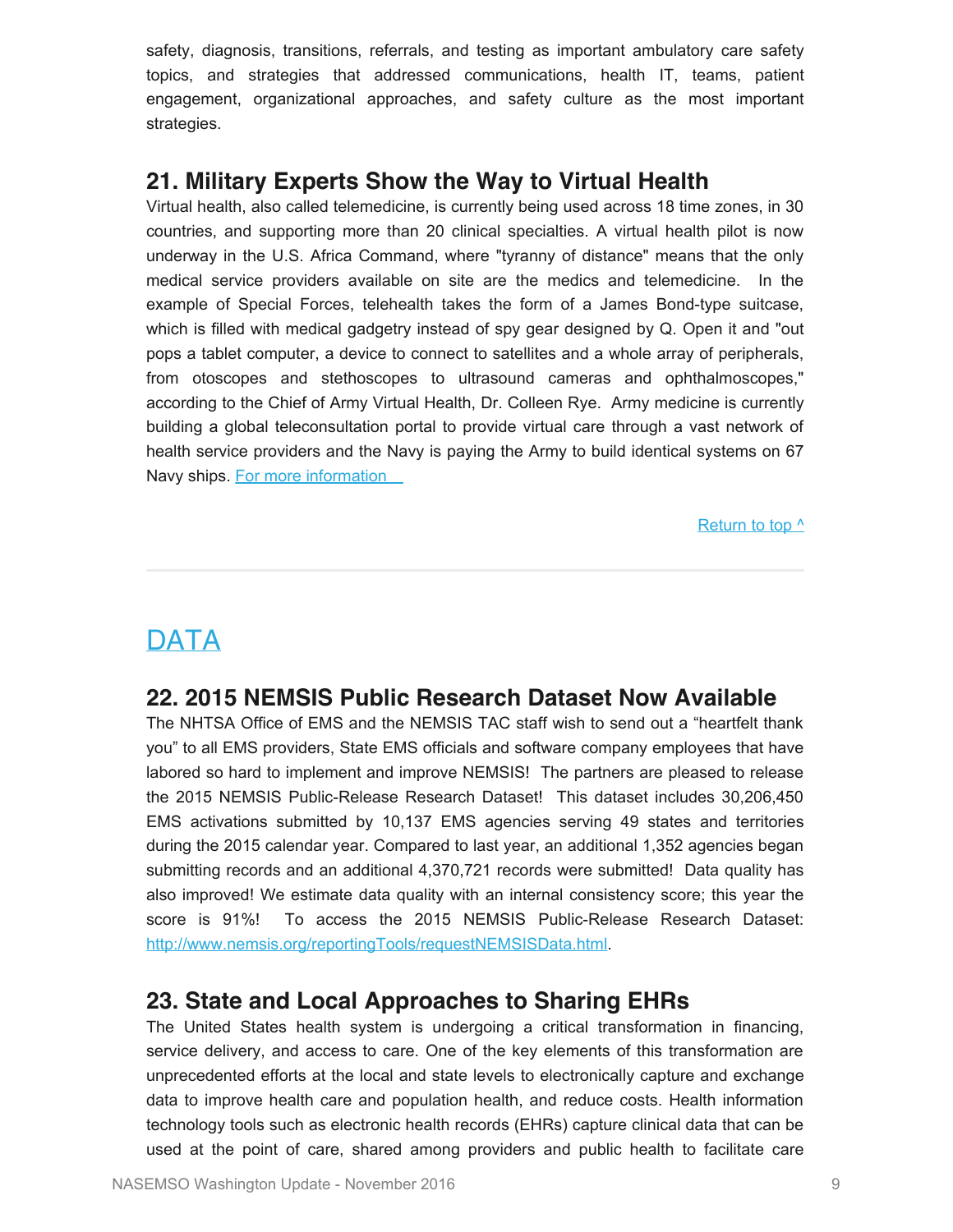coordination, analyzed to support public health goals, including resource allocation, prioritization, and planning. Despite these tremendous benefits and a nationwide commitment to the use and sharing of electronic health information, health information exchange can be a challenging reality for state and local public health—leading public health partners to focus on identifying ways to reduce or eliminate real or perceived barriers to information sharing and improve access to and use of electronic health information on the state and local levels. A recent webinar, co- sponsored by CDC's Public Health Law Program and the Network for Public Health Law, focused on the importance of data sharing for public health purposes. Panelists addressed public health information exchange, and highlight efforts under way to improve the ability of state and local public health agencies to access and use electronic health information. Click to [listen](https://networkforphl.webex.com/networkforphl/lsr.php?RCID=bcf9018c244b940cfbc2c90f07203311) [and watch a recording](https://networkforphl.webex.com/networkforphl/lsr.php?RCID=bcf9018c244b940cfbc2c90f07203311) of the webinar. [View/download](https://www.networkforphl.org/_asset/2f2sx3/Electronic-Health-Information---State-and-Local-Approaches-to-Data-sharing.pdf) the slides.

#### **24. Joint HL7 Implementation Guide Available**

Health Level Seven® International (HL7®) and OASIS, as a result of their cooperation agreement, recently announced that they have published a joint implementation guide to bridge the electronic gap between emergency response and hospital communities, improving emergency patient coordination and ER readiness. The guide, HL7 Version 2.7.1 Implementation Guide: Message Transformations with OASIS Tracking of Emergency Patients (TEP), Release 1, is expected to improve accuracy and timeliness of data exchange between the emergency response community and hospitals, and between care facilities in everyday and disaster situations. It will also eliminate the need to re-enter or duplicate patient information for incoming emergency patients. For more information about the implementation guide or to download it free of charge, please visit [the HL7](http://www.hl7.org/implement/standards/product_brief.cfm?product_id=439) [website](http://www.hl7.org/implement/standards/product_brief.cfm?product_id=439).

[Return to top ^](#page-0-0)

# <span id="page-10-0"></span>DOMESTIC PREPAREDNESS

### **25. FEMA Hopes to Align Mission Resources in FIOPs**

FEMA recently released updated Federal Interagency Operational Plans (FIOPs) for three of the five mission areas outlined in the National Preparedness Goal: Mitigation, Response and Recovery. In addition to the updated FIOPs, FEMA has released the first edition of the Protection FIOP. The fifth FIOP – the Prevention FIOP – contains sensitive information for the law enforcement community and is not publically available.

All five plans link together the range of activities conducted by all of the Federal departments and agencies involved in national preparedness. They specifically outline the concept of operations for integrating and synchronizing existing national-level Federal capabilities to support local, state, tribal, territorial, insular area, and Federal plans. For more information on national preparedness efforts or how to download the FIOPs, visit: [http://www.fema.gov/federal-interagency-operational-plans.](http://www.fema.gov/federal-interagency-operational-plans)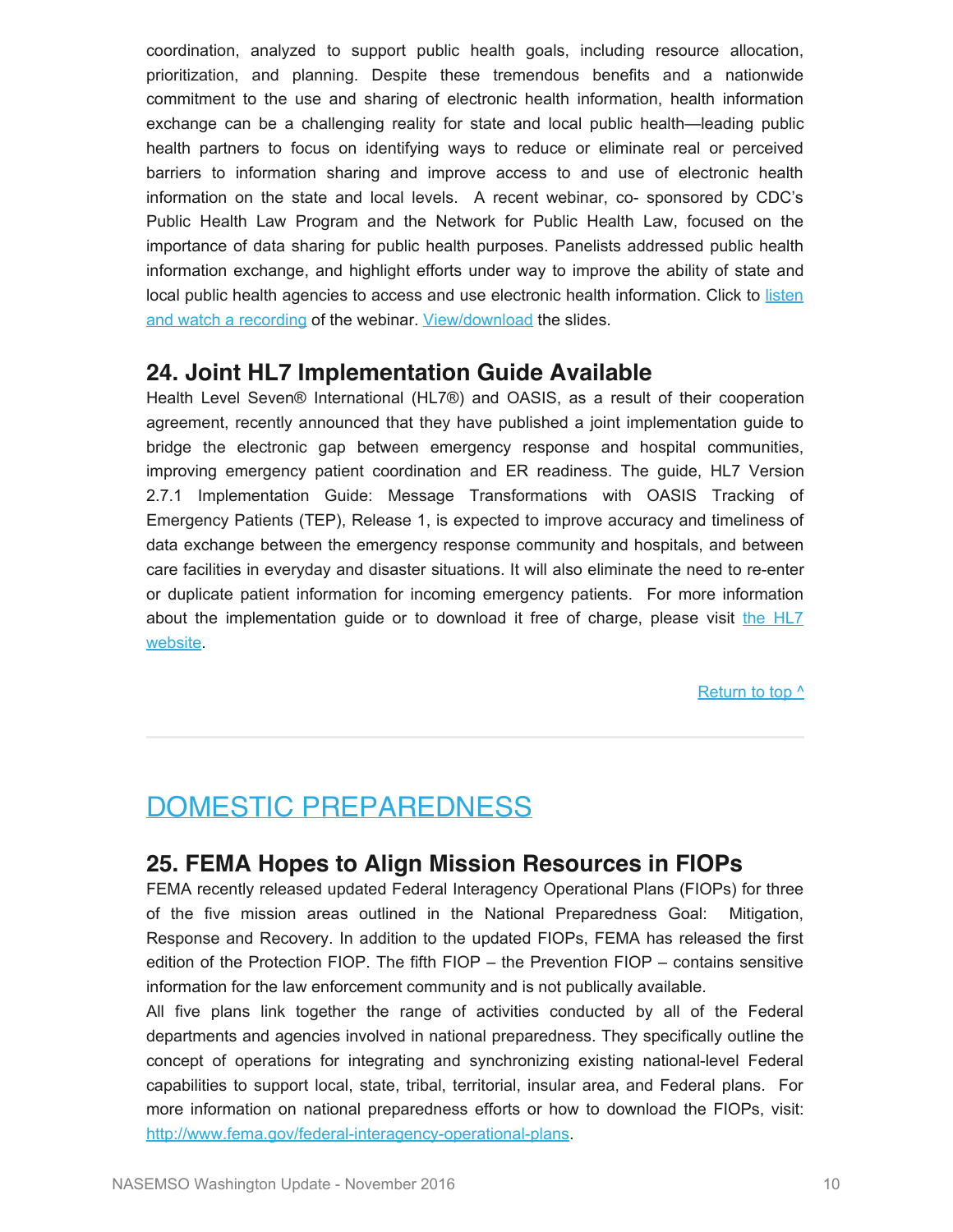### **26. CMS EP Rule: Resources at Your Fingertips**

The new CMS Emergency Preparedness Requirements for Medicare and Medicaid Participating Providers and Suppliers Final Rule establishes consistent emergency preparedness requirements for healthcare providers participating in Medicare or Medicaid. If you are a provider and supplier, these resources can help you learn more about implementing the new rule and protecting patient health in a disaster. [For more](https://asprtracie.hhs.gov/documents/cms-ep-rule-resources-at-your-fingertips.pdf) **information** 

### **27. CBRNE Emergencies Medical Management Course**

From our friends at EMR-ISAC: The U.S Department of Health and Human Services (HHS) has available an online course and a list of resources for those agencies looking to bolster their medical planning and management of Chemical, Biological, Radiological, Nuclear, and Explosives (CBRNE) incidents. "Health Information Resources for CBRNE" is a selfpaced course and is free but requires an account for access. It carries four continuing education credits. Offered through their Disaster Information Management Research Center, the course covers concepts of CBRNE and details emergency planners must consider when writing CBRNE-related plans. These incidents are dynamic and happen rarely enough that, without adequate and regular training, response to a true event can suffer. The course includes information from Chemical Hazards Emergency Medical Management (CHEMM), Radiation Emergency Medical Management (REMM), and Wireless Information System for First Responders (WISER). These sites provide first responders, public information officers, response planners, and others information on nuclear power plant or reactor incidents, dirty bombs, exposure and contamination, triage guidelines, and more. Another resource on this topic can be found on the CBRNE Branch of the Public Health Emergency website. There, you can find a variety of training resources, several planning guides for CBRNE events, and access to the Radiation Injury Treatment Network (RITN).

### **28. AZ BEMS Offers Videos on Mass Shootings**

On August 30, 2016, the Arizona Department of Health Services, through the Bureau of EMS and Trauma System, the Bureau of Public Health Emergency Preparedness, and collaboration with state and local partners presented the widely attended Integrated Response to Mass Shootings Conference. A video of all eight sessions of the conference is now available online. Feel free share the web link with your partners interested in learning about this important public health and safety issue. Visit the [News & Conference](http://www.azdhs.gov/preparedness/emergency-medical-services-trauma-system/index.php%23news-conference-home) page of the Bureau of EMS & Trauma System website.

#### **Session Topics:**

- State Agency Directors Panel
- Rural Community Integration Panel
- Tribal Community Integration Panel
- Positive Impacts of Integrated Training and Preparedness for Mass Shootings
- Considerations for Mass Shootings in School Settings
- Urban Community Integration Panel
- The Hartford Consensus: Triage & Evidence-Based Treatment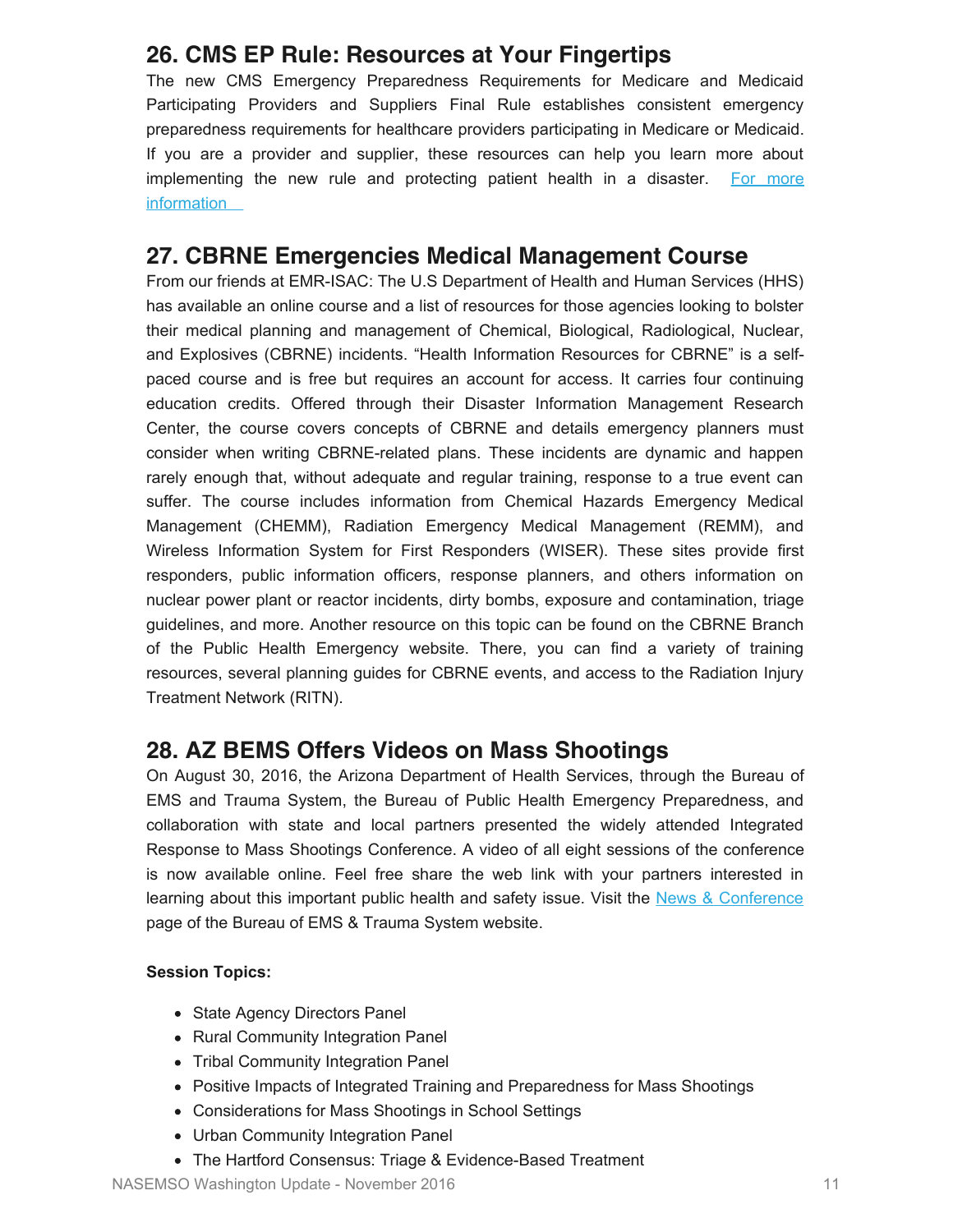• Summary and Closing Remarks

#### **29. Story Highlights Problems with CDC Zika Response**

The director of the Centers for Disease Control and Prevention, Dr. Thomas Frieden, recently delivered a grim assessment of the government's ability to contain Zika, saying it's too late to stop the dangerous virus from spreading throughout the United States. Speaking at the CityLab 2016 conference in Miami, Frieden encouraged mayors and city officials in attendance to bolster mosquito control divisions, public health budgets and outreach to citizens to educate them about the looming threat. The CDC receives a \$14 billion annual budget, but unlike sister response agencies such as the Federal Emergency Management Agency (FEMA), Congress only allows the agency to use \$2.5 million to respond to emergencies, Anytime the CDC responds to a public health emergency, the agency must seek congressional approval. Frieden predicts the Zika virus will result in an endemic in the northern hemisphere. Zika, which can cause devastating birth defects in babies born to women infected while pregnant, is transmitted to people primarily through the bite of an infected Aedes species mosquito and can be transmitted sexually. [For more](http://www.usatoday.com/story/news/2016/10/25/zika-virus-not-controllable-centers-for-disease-control-and-prevention/92728476/) **information** 

[Return to top ^](#page-0-0)

# <span id="page-12-0"></span>HIGHWAY SAFETY

#### **30. NHTSA Reports Spike in Traffic Fatalities**

The nation lost 35,092 people in traffic crashes in 2015, ending a 5-decade trend of declining fatalities with a 7.2% increase in deaths from 2014. The [final data released](https://crashstats.nhtsa.dot.gov/Api/Public/ViewPublication/812318) by the U.S. Department of Transportation's National Highway Traffic Safety Administration showed traffic deaths rising across nearly every segment of the population. The last singleyear increase of this magnitude was in 1966, when fatalities rose 8.1% from the previous year. In response to the increase, DOT, NHTSA, and the White House are issuing an unprecedented [call to action](https://www.transportation.gov/fastlane/2015-traffic-fatalities-data-has-just-been-released-call-action-download-and-analyze) to involve a wide range of stakeholders in helping determine the causes of the increase. NHTSA will share its **Fatality Analysis Reporting System** with safety partners, state and local officials, technologists, data scientists, and policy experts. And private sector partners using new data collection technologies will be offering access to unprecedented amounts of data and new visualizations tools.

In related news, preliminary data provided by state highway safety offices indicates that more than 5,000 people were killed on motorcycles 2015. This represents an estimated 10 percent increase compared with 2014 -- more than 450 additional deaths, as reported by the Governors Highway Safety Association's (GHSA). Motorcyclist Traffic Fatalities by State: 2015 Preliminary Data is GHSA's sixth annual motorcyclist fatality Spotlight report. The series provides an early look at current data, trends, and developing issues. GHSA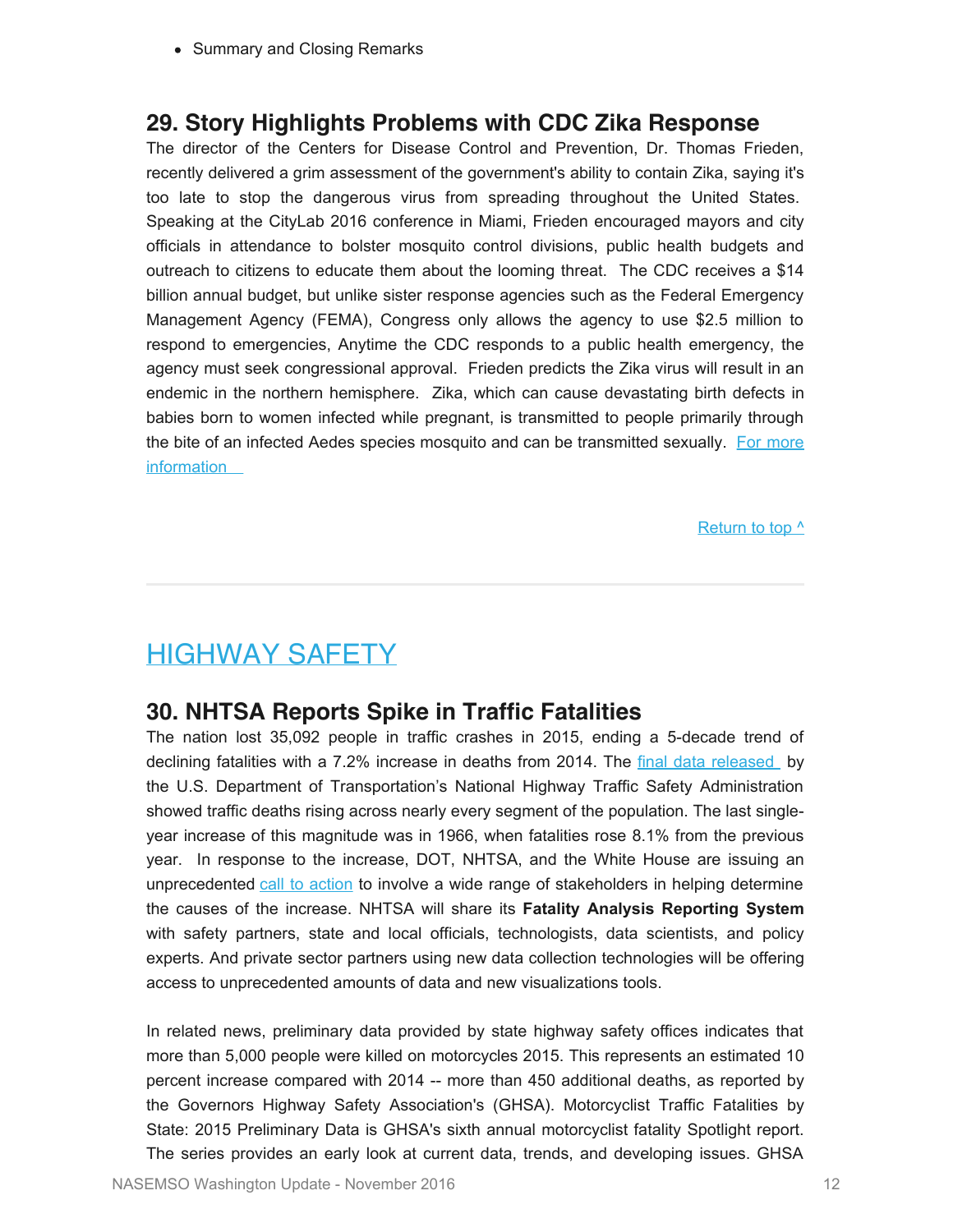projects the final motorcyclist fatality total for 2015 will be 5,010 -- only the third year in U.S. history and the first time since 2008 in which the fatality number topped 5,000. Currently, only 19 states and D.C. require all riders be helmeted. Another 28 mandate helmet use by riders younger than age 18 or 21, and three have no requirement. [For more](http://www.ghsa.org/html/publications/spotlight/motorcycle2015.html) [information](http://www.ghsa.org/html/publications/spotlight/motorcycle2015.html) 

Return to top  $\wedge$ 

# <span id="page-13-0"></span>MEDICAL DIRECTION

#### **31. DEA Bill Passes House Subcommittee; Intro in Senate**

The National Association of EMS Physicians (NAEMSP) has been leading efforts by several organizational partners to continue to advocate members of Congress to support House (H.R. 4365) and Senate (S. 2932) versions of the Protecting Patient Access to Emergency Medicines Act of 2016. If passed into law and signed by the President, these Bills will allow EMS agencies to continue using standing orders from their medical director to administer approved medications to their patients under the Drug Enforcement Administration (DEA). On September 21, 2016, H.R. 4365 was ordered to be Reported (Amended) by Voice Vote by the House Energy and Commerce Committee, meaning the committee has issued a report to the full chamber recommending that the bill be considered further. (Only about 1 in 4 bills are reported out of committee.) The Senate version, introduced in May 2016, remains in the Senate HELP Committee. Download the [NAEMSP Toolkit](http://naemsp.org/Pages/Advocacy.aspx) to assist efforts in getting this important legislation to the White House!

#### Return to top  $^{\wedge}$

# <span id="page-13-1"></span>PEDIATRIC EMERGENCY CARE

#### **32. HHS Awards \$350,000 to AAP to Improve Zika Care**

The U.S. Department of Health and Human Services (HHS) today announced a \$350,000 supplement to a one-year cooperative agreement with the American Academy of Pediatrics (AAP) to help expand capacity for caring for children who are or may be impacted by the Zika virus. AAP will use these funds to provide technical assistance and education, including tele-consultation, to clinicians at community health centers and other health care sites in the United States and its territories, including Puerto Rico and South Florida, providing care to children who are or may be impacted by Zika virus. [For more](http://www.hhs.gov/about/news/2016/09/08/hhs-awards-350000-to-american-academy-of-pediatrics.html) **information**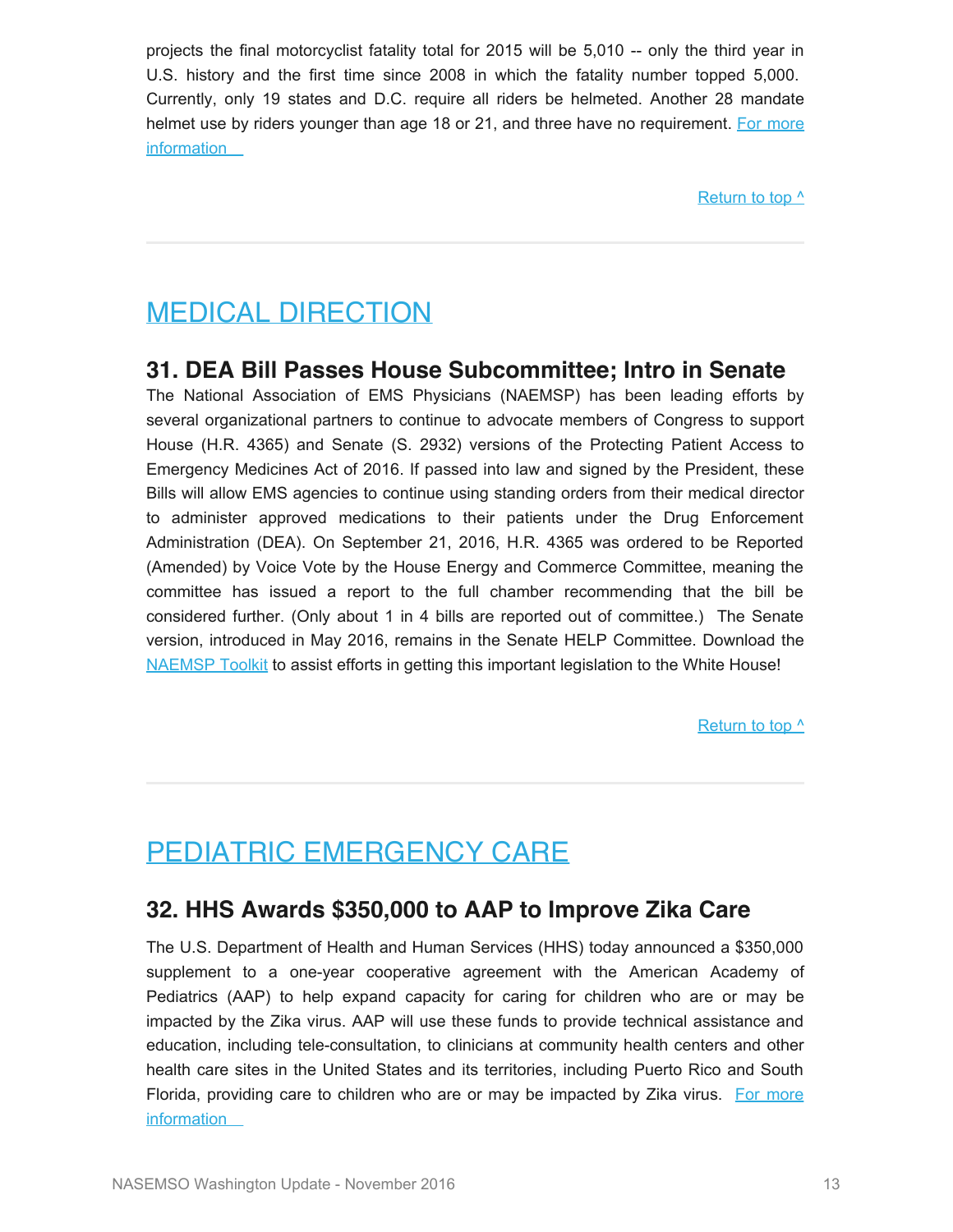### **33. AAP Offers Guidelines on Vaccine Hesitancy**

A recent study published in the journal [Pediatrics](http://pediatrics.aappublications.org/content/early/2016/08/25/peds.2016-2127?sso=1&sso_redirect_count=1&nfstatus=401&nftoken=00000000-0000-0000-0000-000000000000&nfstatusdescription=ERROR%3a+No+local+token) found that 87% of pediatricians in 2013 encountered a parent who declined a vaccine for their child. The figure is up by 12% from 2006 when 74.5% of pediatricians said parents refused a vaccine for their child. The persistent concern from parents and guardians has motivated the American Academy of Pediatrics, an organization that represents 60,000 providers, to issue a companion report that offers suggestions for pediatricians to deal with the dilemma.

The [15-page report](http://pediatrics.aappublications.org/content/early/2016/08/25/peds.2016-2146) emphasizes the importance of listening to the parents' specific concerns and questions, and addressing them with factual evidence.

## **34. AAP Recommends "No Codeine" for Kids**

The American Academy of Pediatrics is urging parents and health providers to stop giving codeine to children, calling for more education about its risks and restrictions on its use in patients under age 18. A new AAP clinical report in the October 2016 issue of Pediatrics, ["Codeine: Time to Say 'No,'"](http://dx.doi.org/10.1542/peds.2016-2396) cites continued use of the drug in pediatric settings despite growing evidence linking the common painkiller to life-threatening or fatal breathing reactions.

### **35. AAP: New Safe Sleep Recommendations for Infants**

Approximately 3500 infants die annually in the United States from sleep-related infant deaths, including sudden infant death syndrome (SIDS; International Classification of Diseases, 10th Revision [ICD-10], R95), ill-defined deaths (ICD-10 R99), and accidental suffocation and strangulation in bed (ICD-10 W75). After an initial decrease in the 1990s, the overall death rate attributable to sleep-related infant deaths has not declined in more recent years. Many of the modifiable and nonmodifiable risk factors for SIDS and other sleep-related infant deaths are strikingly similar. The American Academy of Pediatrics recommends a safe sleep environment that can reduce the risk of all sleep-related infant deaths. In "Updated 2016 Recommendations for a Safe Sleeping Environment", the American Academy of Pediatrics recommend supine positioning, the use of a firm sleep surface, room-sharing without bed-sharing, and the avoidance of soft bedding and overheating as a means to reduce infant deaths from SIDS. Additional recommendations for SIDS reduction include the avoidance of exposure to smoke, alcohol, and illicit drugs; breastfeeding; routine immunization; and use of a pacifier. New evidence is presented for skin-to-skin care for newborn infants, use of bedside and in-bed sleepers, sleeping on couches/armchairs and in sitting devices, and use of soft bedding after 4 months of age. Several federal agencies have expressed support for the recommendations. [For more](http://pediatrics.aappublications.org/content/early/2016/10/20/peds.2016-2938) **information** 

## **36. Child Death Rates from Crashes Vary in States**

Motor vehicle crashes are a leading cause of death among children in the United States. New research highlights recently presented at the American Academy of Pediatrics National Conference show how widely pediatric crash-related death rates vary from state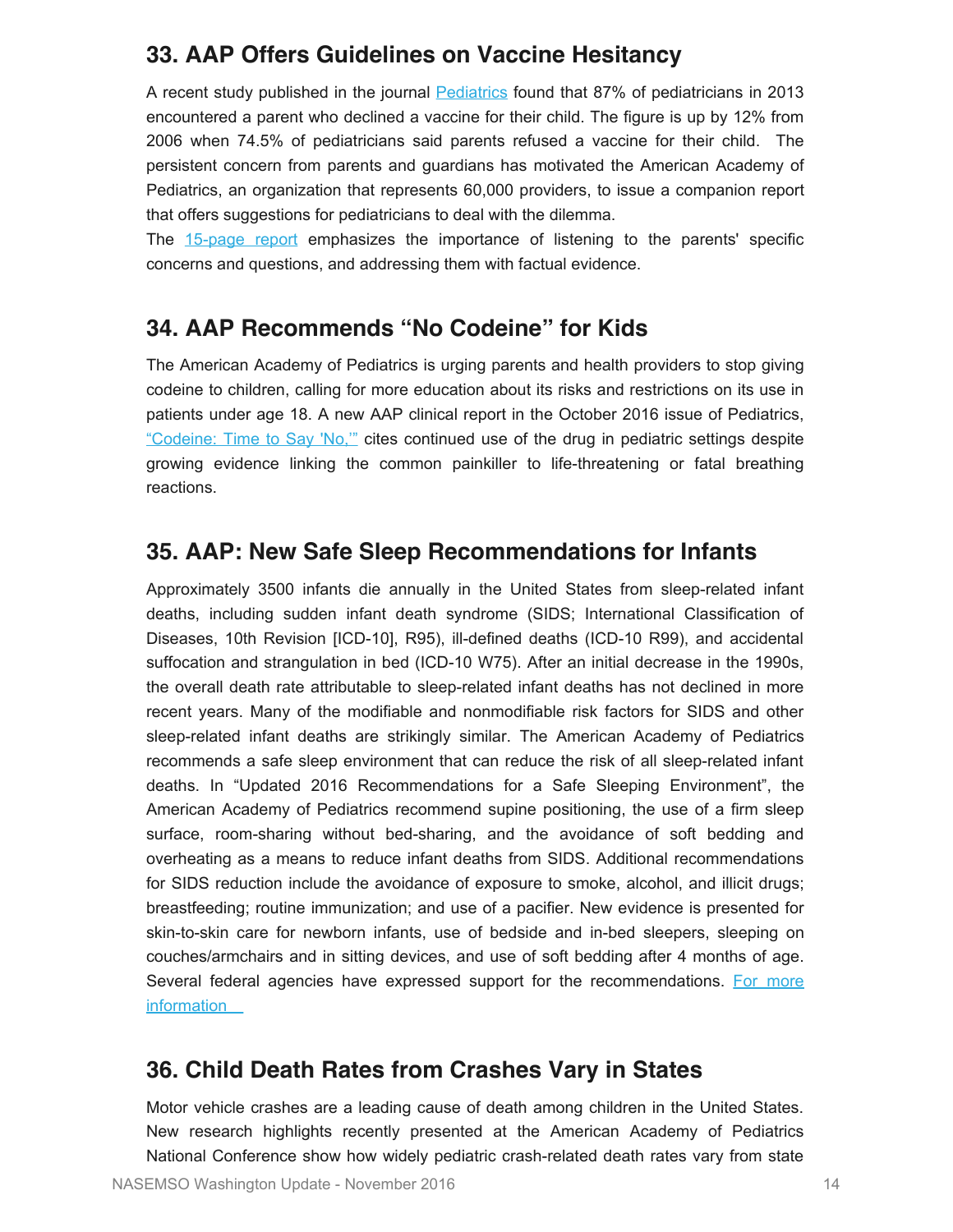to state, with child seat-restraint use and red-light camera policies appearing to play a role. The study identified several factors linked to children's death rates from crashes. States with a greater percentage of children who ride unrestrained or inappropriately restrained, and states where a larger proportion of crashes occur on rural roads or during the daytime, had higher motor vehicle crash death rates. States without a red light camera policy also had a greater percentage of children dying from crashes. [For more](https://www.aap.org/en-us/about-the-aap/aap-press-room/Pages/Child-Death-Rates-from-Motor-Vehicle-Crashes-Vary-Widely-Between-States.aspx) **information** 

### **37. New Program Targets Teens for Addiction Prevention**

To combat America's rapidly growing opioid and heroin epidemic, the United States [Drug](http://links.govdelivery.com/track?type=click&enid=ZWFzPTEmbXNpZD0mYXVpZD0mbWFpbGluZ2lkPTIwMTYxMDI1LjY1NDg2NDAxJm1lc3NhZ2VpZD1NREItUFJELUJVTC0yMDE2MTAyNS42NTQ4NjQwMSZkYXRhYmFzZWlkPTEwMDEmc2VyaWFsPTE2ODM2Mzc3JmVtYWlsaWQ9cm9iaW5zb25AbmFzZW1zby5vcmcmdXNlcmlkPXJvYmluc29uQG5hc2Vtc28ub3JnJnRhcmdldGlkPSZmbD0mbXZpZD0mZXh0cmE9JiYm&&&100&&&https://www.dea.gov/index.shtml) [Enforcement Administration](http://links.govdelivery.com/track?type=click&enid=ZWFzPTEmbXNpZD0mYXVpZD0mbWFpbGluZ2lkPTIwMTYxMDI1LjY1NDg2NDAxJm1lc3NhZ2VpZD1NREItUFJELUJVTC0yMDE2MTAyNS42NTQ4NjQwMSZkYXRhYmFzZWlkPTEwMDEmc2VyaWFsPTE2ODM2Mzc3JmVtYWlsaWQ9cm9iaW5zb25AbmFzZW1zby5vcmcmdXNlcmlkPXJvYmluc29uQG5hc2Vtc28ub3JnJnRhcmdldGlkPSZmbD0mbXZpZD0mZXh0cmE9JiYm&&&100&&&https://www.dea.gov/index.shtml) (DEA) and [Discovery Education](http://links.govdelivery.com/track?type=click&enid=ZWFzPTEmbXNpZD0mYXVpZD0mbWFpbGluZ2lkPTIwMTYxMDI1LjY1NDg2NDAxJm1lc3NhZ2VpZD1NREItUFJELUJVTC0yMDE2MTAyNS42NTQ4NjQwMSZkYXRhYmFzZWlkPTEwMDEmc2VyaWFsPTE2ODM2Mzc3JmVtYWlsaWQ9cm9iaW5zb25AbmFzZW1zby5vcmcmdXNlcmlkPXJvYmluc29uQG5hc2Vtc28ub3JnJnRhcmdldGlkPSZmbD0mbXZpZD0mZXh0cmE9JiYm&&&101&&&http://www.discoveryeducation.com/), the leading provider of digital content and professional development for K-12 classrooms, today announced a new joint nationwide education initiative called "Operation Prevention." This announcement was made as part of a live town hall event that was broadcasted from Virginia's McLean High School and streamed into classrooms nationwide. Free resources include Educator Lesson Plans, Interactive Student Resources, and a Parent Toolkit. An archive of the event is available for year-round use at: [http://operationprevention.com/virtual-field-trip](http://links.govdelivery.com/track?type=click&enid=ZWFzPTEmbXNpZD0mYXVpZD0mbWFpbGluZ2lkPTIwMTYxMDI1LjY1NDg2NDAxJm1lc3NhZ2VpZD1NREItUFJELUJVTC0yMDE2MTAyNS42NTQ4NjQwMSZkYXRhYmFzZWlkPTEwMDEmc2VyaWFsPTE2ODM2Mzc3JmVtYWlsaWQ9cm9iaW5zb25AbmFzZW1zby5vcmcmdXNlcmlkPXJvYmluc29uQG5hc2Vtc28ub3JnJnRhcmdldGlkPSZmbD0mbXZpZD0mZXh0cmE9JiYm&&&104&&&http://operationprevention.com/virtual-field-trip). More information on Operation Prevention and access to the program's free resources are available at [http://operationprevention.com/.](http://links.govdelivery.com/track?type=click&enid=ZWFzPTEmbXNpZD0mYXVpZD0mbWFpbGluZ2lkPTIwMTYxMDI1LjY1NDg2NDAxJm1lc3NhZ2VpZD1NREItUFJELUJVTC0yMDE2MTAyNS42NTQ4NjQwMSZkYXRhYmFzZWlkPTEwMDEmc2VyaWFsPTE2ODM2Mzc3JmVtYWlsaWQ9cm9iaW5zb25AbmFzZW1zby5vcmcmdXNlcmlkPXJvYmluc29uQG5hc2Vtc28ub3JnJnRhcmdldGlkPSZmbD0mbXZpZD0mZXh0cmE9JiYm&&&105&&&http://operationprevention.com/)

### **38. Promising Skin Patch Treatment for Peanut Allergy**

A wearable patch that delivers small amounts of peanut protein through the skin shows promise for treating children and young adults with peanut allergy, with greater benefits for younger children, according to one-year results from an ongoing [clinical trial](https://clinicaltrials.gov/ct2/show/NCT01904604). The treatment, called epicutaneous immunotherapy or EPIT, was safe and well-tolerated, and nearly all participants used the skin patch daily as directed. The ongoing trial is sponsored by the National Institute of Allergy and Infectious Diseases (NIAID), part of the National Institutes of Health, and conducted by the NIAID-funded [Consortium of Food Allergy](http://www.cofargroup.org/) [Research](http://www.cofargroup.org/) (CoFAR). [For more information](https://www.nih.gov/news-events/news-releases/skin-patch-treat-peanut-allergy-shows-benefit-children) 

Return to top  $\wedge$ 

# <span id="page-15-0"></span>**TRAUMA**

## **39. New NASEMSO Monograph on State Trauma Systems**

NASEMSO announced the release of a new monograph, "Status of State Trauma System Planning and Development: Utilization of the HRSA Model Trauma System Planning and Evaluation Document," at the NASEMSO 2016 Fall Meeting. In this monograph, NASEMSO examined the general status of formal trauma system development in the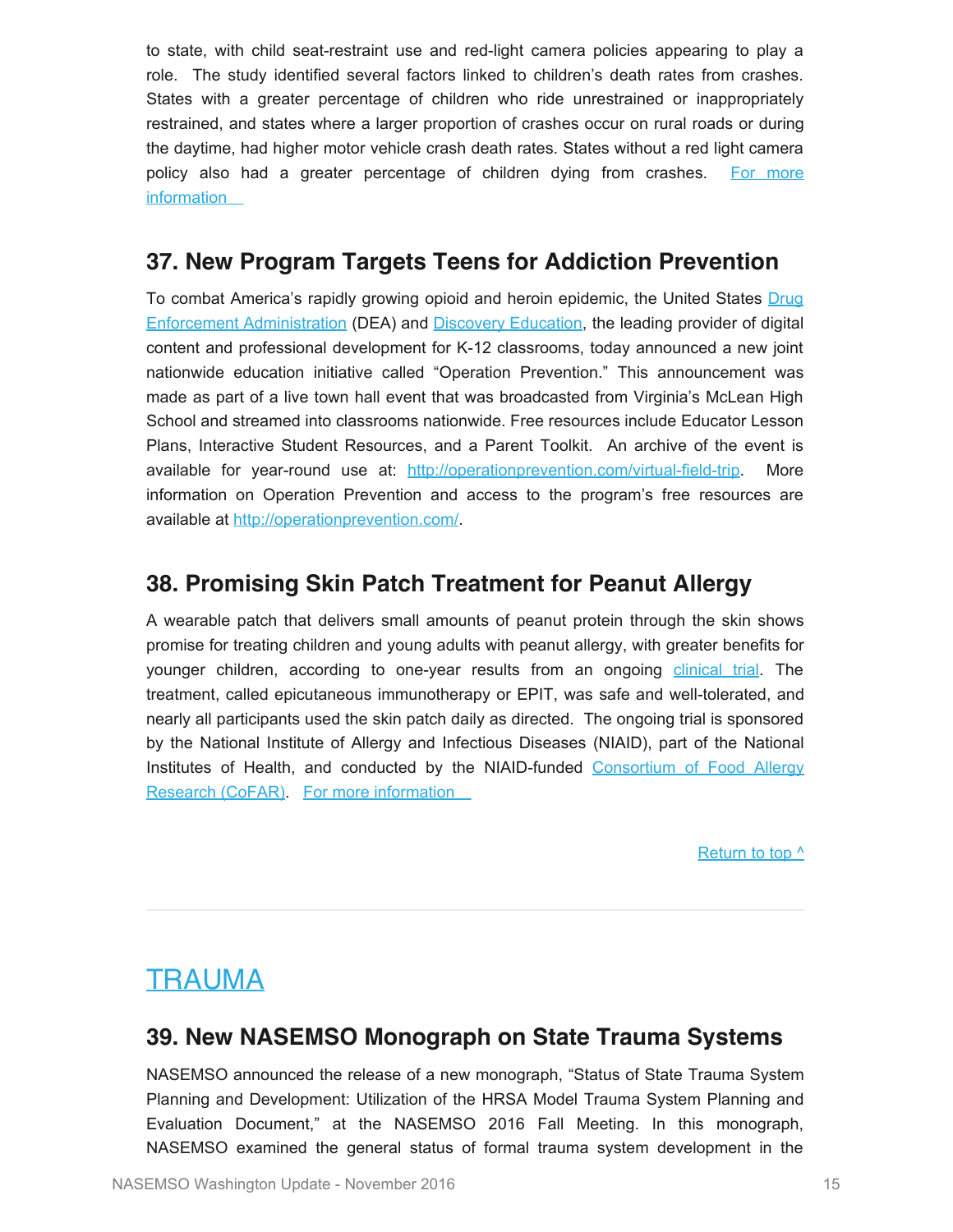states, and particularly the utilization of system development tools produced by the Health Resources and Services Administration (HRSA) and the National Highway Traffic Safety Administration (NHTSA.) Key data included: 82% of respondents indicated their state has enabling legislation or rules to designate trauma centers; 23% of respondents, only 16 percent of all states, have legislative authority to limit the number of trauma centers; 46% of respondents did not receive federal or outside funding for state trauma program administration; In spite of a 16% net loss in the Level I category, there has been a 27 percent increase in trauma centers overall since 2010; and the largest increase in trauma center recognition is occurring at the level III (12%), IV (63%), and V (117%) levels. Download monograph and related [Download monograph and related charts and figures.](https://www.nasemso.org/Resources/Monographs/)

### **40. Pitt Could Receive \$90M in Trauma Research Funding**

The University of Pittsburgh is receiving a \$10.8 million grant to research trauma care in the military as part of a U.S. Department of Defense contract that could eventually become a \$90 million initiative. Pitt's initial work through the University of Pittsburgh School of the Health Sciences will include the creation of the Linking Investigations in Trauma and Emergency Services network that will research how thousands of trauma patients recover. The network will include the University of Colorado, Oregon Health & Science University, the University of Texas at Houston, Vanderbilt University, University of Louisville, Baylor College of Medicine and the University of Arizona. A central review board will be based at Pitt. [For more information](http://www.upmc.com/media/NewsReleases/2016/Pages/lites-dod.aspx) 

[Return to top ^](#page-0-0)

# <span id="page-16-0"></span>FEDERAL PARTNERS

#### **41. Krohmer Named Director for NHTSA OEMS**

The National Highway Traffic Safety Administration (NHTSA) recently announced the appointment of Dr. Jon Krohmer as the Director of the Office of Emergency Medical Services (OEMS). Chosen from a field of more than 30 candidates, Dr. Krohmer comes to this position with a wealth of EMS experience and expertise and will lead NHTSA's collaborative efforts to improve emergency care across the nation. Board certified as an emergency physician, Dr. Krohmer has been actively involved in EMS for more than 30 years, first in his home state of Michigan, and then at the national level, as an active member of the American College of Emergency Physicians and president of the National Association of EMS Physicians. He has served as Deputy Assistant Secretary for Health Affairs, Deputy Chief Medical Officer for the Department of Homeland Security (DHS), and Director of the Health Services Corps for Immigration and Customs Enforcement at DHS. NASEMSO congratulates Dr. Krohmer on the appointment!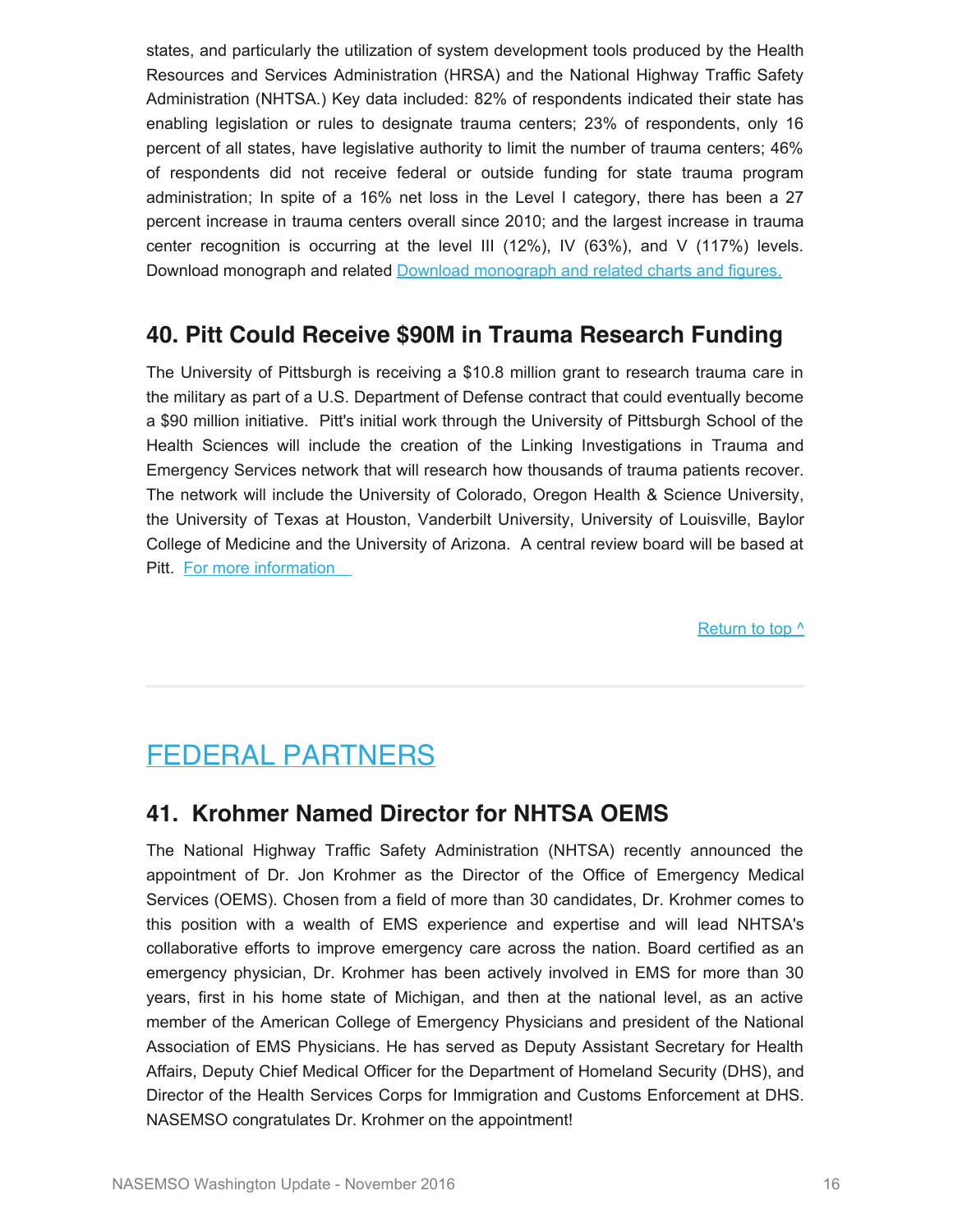## **42. Congress Passes CR and Zika Funding**

Congress has passed a 10 week Continuing Resolution (through Dec. 9) that also contains \$1.1 billion in Zika funding. In addition, the [White House issued a statement supporting the](https://www.whitehouse.gov/sites/default/files/omb/legislative/sap/114/saps5325s_20160928.pdf) [agreement](https://www.whitehouse.gov/sites/default/files/omb/legislative/sap/114/saps5325s_20160928.pdf). You can also read a [summary of the CR and Zika provisions](http://democrats.appropriations.house.gov/sites/democrats.appropriations.house.gov/files/wysiwyg_uploaded/CR%20summary.pdf) released by Rep. Lowey. President Barack Obama signed the bill containing the continuing resolution into law–just about 36 hours before the end of fiscal 2016.

### **43. FDA Issues Final Rule on Antibacterial Soaps**

The U.S. Food and Drug Administration has issued a final rule establishing that over-thecounter (OTC) consumer antiseptic wash products containing certain active ingredients can no longer be marketed. Companies will no longer be able to market antibacterial washes with these ingredients because manufacturers did not demonstrate that the ingredients are both safe for long-term daily use and more effective than plain soap and water in preventing illness and the spread of certain infections. Some manufacturers have already started removing these ingredients from their products. [This final rule](https://www.federalregister.gov/articles/2016/09/06/2016-21337/safety-and-effectiveness-of-consumer-antiseptics-topical-antimicrobial-drug-products-for) applies to consumer antiseptic wash products containing one or more of 19 specific active ingredients, including the most commonly used ingredients – triclosan and triclocarban. These products are intended for use with water, and are rinsed off after use. This rule does not affect [consumer hand "sanitizers" or wipes](http://www.fda.gov/NewsEvents/Newsroom/PressAnnouncements/ucm509097.htm), or antibacterial products used in [health care settings](http://www.fda.gov/NewsEvents/Newsroom/PressAnnouncements/ucm445002.htm). In response to comments submitted by industry, the FDA has deferred rulemaking for one year on three additional ingredients used in consumer wash products – benzalkonium chloride, benzethonium chloride and chloroxylenol (PCMX) – to allow for the development and submission of new safety and effectiveness data for these ingredients. Consumer antibacterial washes containing these specific ingredients may be marketed during this time while data are being collected. Washing with plain soap and running water remains one of the most important steps consumers can take to avoid getting sick and to prevent spreading germs to others. If soap and water are not available and a consumer uses hand sanitizer instead, the U.S. Centers for Disease Control and Prevention (CDC) recommends that it be an alcohol-based hand sanitizer that contains at least 60 percent alcohol.

#### **44. CDC Declares Sepsis a Medical Emergency**

The U.S. Centers for Disease Control and Prevention (CDC) recently launched a new [website](http://www.cdc.gov/sepsis/) to increase sepsis awareness and improve early recognition, diagnosis and treatment of patients. The **Surviving Sepsis Campaign**, a joint collaboration of the Society of Critical Care Medicine (SCCM) and the European Society of Intensive Care Medicine, features heavily on the new website. Throughout, readers are directed to the Campaign's website for additional information regarding sepsis. They are also specifically encouraged to examine and review [Surviving Sepsis Campaign: International Guidelines for](http://www.survivingsepsis.org/Guidelines/Pages/default.aspx) [Management of Severe Sepsis and Septic Shock: 2012.](http://www.survivingsepsis.org/Guidelines/Pages/default.aspx) According to the CDC Director Dr. Tom Freiden, "The bottom line is that sepsis is a medical emergency which occurs 8 out of 10 times or starts 8 out of 10 times outside of the hospital. It's still a huge problem and doesn't have to be." For more information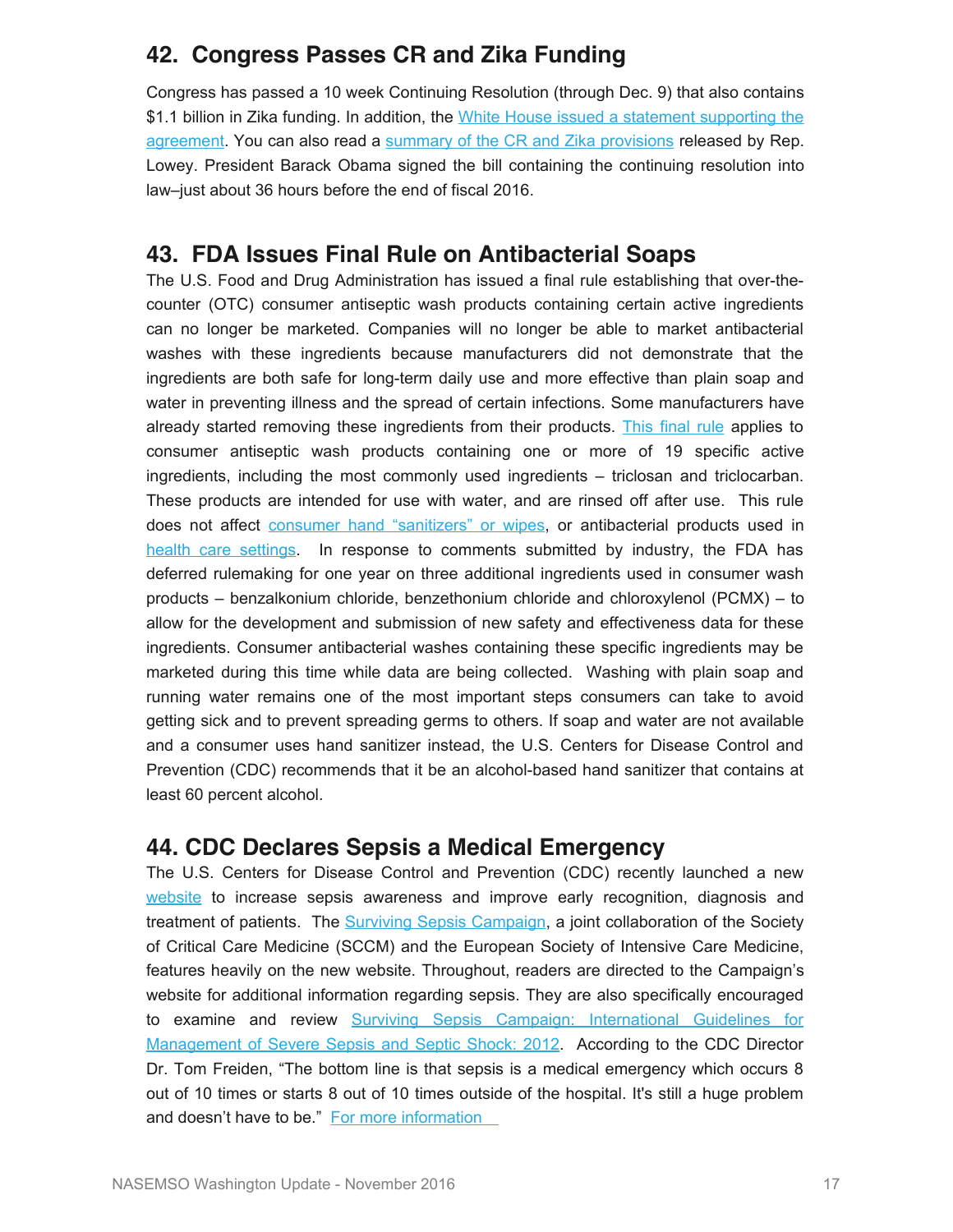#### **45. Efforts on Telehealth in New Report to Congress**

In response to a request from Congress, the US Department of Health and Human Services [released its report](https://aspe.hhs.gov/sites/default/files/pdf/206751/TelemedicineE-HealthReport.pdf) on the agency's current telehealth efforts. While it wasn't within the 180-day deadline Congress gave the department in December, the report was comprehensive in its scope of the potential promise of telemedicine, especially given the ever-expanding availability of services, as well as the myriad difficulties in implementation due to inconsistent policies, costs and licensing agreements. The report focuses on the promise of telehealth to reach those in rural or underserved populations (including many veterans), to manage chronic diseases, deliver mental health or specialist services, and to avoid unnecessary hospitalizations. It also outlined the challenges of reimbursement, licensure, credentialing and privileging, and broadband connectivity.

#### **46. Recall of Emergency Eyewash Solution Underway**

Honeywell is voluntarily recalling one production lot of 32-ounce bottles of Eyesaline Eyewash solution, which is used for emergency eye rinsing after an injury. Although no injuries have been reported and no contamination was found in batch testing, there is a risk of product contamination with Klebsiella pneumoniae. Although found in the normal flora of the mouth and skin, if the contaminant were present in a bottle, there is a potential for it to result in infections that may be sight-threatening. Approximately 9,700 32-ounce bottles with lot number F16091-61 are subject to recall. No other lot number of the product is subject to this recall. [For more information](http://www.fda.gov/Safety/MedWatch/SafetyInformation/SafetyAlertsforHumanMedicalProducts/ucm517484.htm) 

#### **47. Federal Resources Available to Support Veterans**

Free tools, handouts, apps, and training that might be useful to local EMS agencies are now available to support the behavioral health and wellness of Veterans and their families. The Community Provider Toolkit brings together key resources from the Department of Defense (DoD), Substance Abuse and Mental Health Services Administration (SAMHSA), and Department of Veterans Affairs (VA) in an Interagency Resource Center. [For more](http://www.mentalhealth.va.gov/communityproviders/itf.asp) **information** 

#### **48. New Report: Families Caring for an Aging America**

At least 17.7 million individuals in the United States are providing care and support to an older parent, spouse, friend, or neighbor who needs help because of a limitation in their physical, mental, or cognitive functioning. The circumstances of individual caregivers are extremely varied. They may live with, nearby, or far away from the person receiving care. The care they provide may be episodic, daily, occasional, or of short or long duration. The caregiver may help with household tasks or self-care activities, such as getting in and out of bed, bathing, dressing, eating, or toileting, or may provide complex medical care tasks, such as managing medications and giving injections. The older adult may have dementia and require a caregiver's constant supervision. Or, the caregiver may be responsible for all of these activities. With support from 15 sponsors, the National Academies of Sciences, Engineering, and Medicine convened an expert committee to examine what is known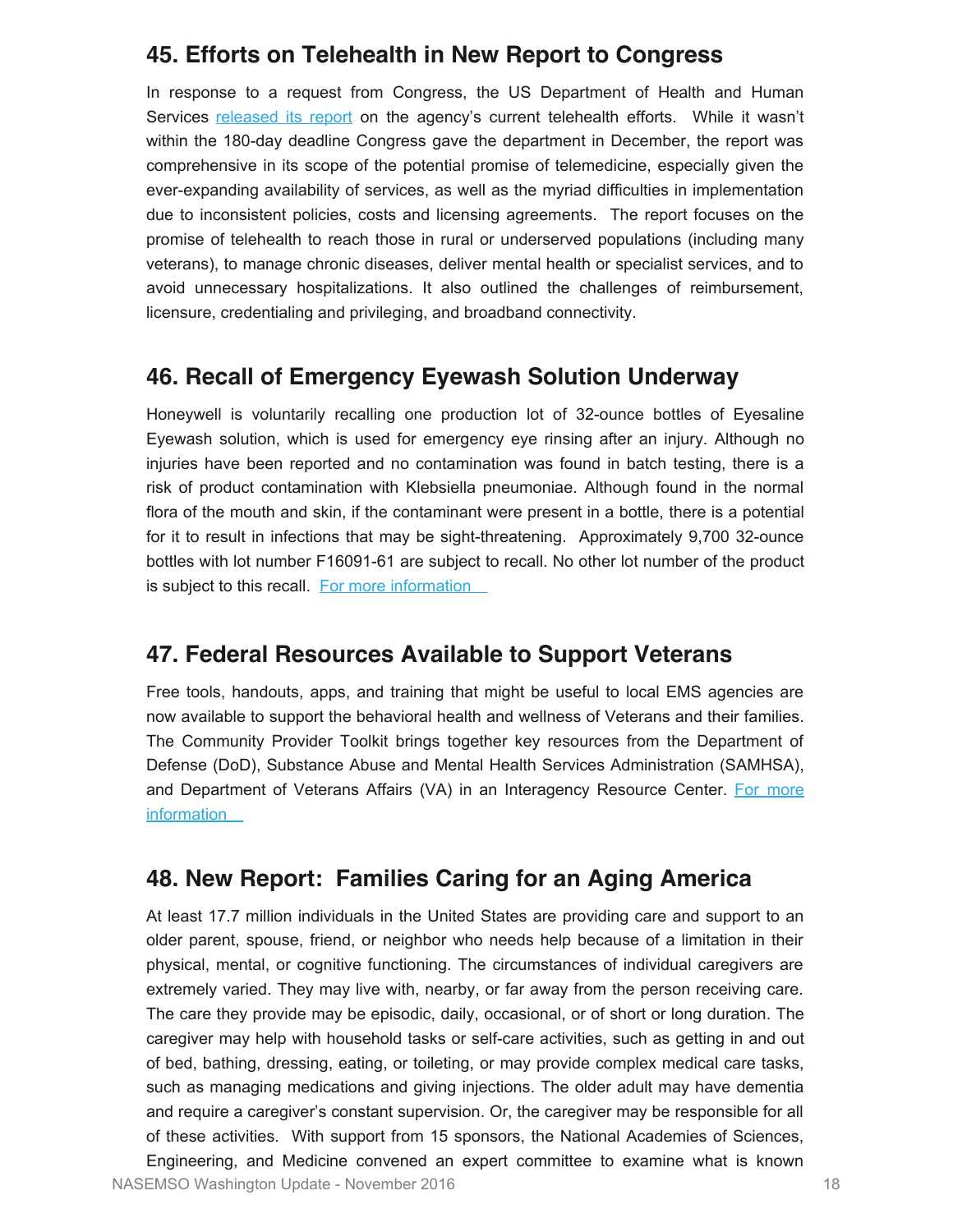about the nation's family caregivers of older adults and to recommend policies to address their needs and help to minimize the barriers they encounter in acting on behalf of an older adult. The resulting report, Families Caring for an Aging America, provides an overview of the prevalence and nature of family caregiving of older adults as well as its personal impact on caregivers' health, economic security, and overall well-being. The report also examines the available evidence on the effectiveness of programs and interventions designed to support family caregivers. It concludes with recommendations for developing a national strategy to effectively engage and support them. Check out the report and recommendations here:<http://nationalacademies.org/caregiving>

## **49. New!! CDC Healthcare Cybersecurity Discussion Guide**

CDC has released the [Healthcare Organization and Hospital Cybersecurity Discussion](http://www.cdc.gov/phpr/healthcare/documents/healthcare-organization-and-hospital-cyber-discussion-guide.pdf) [Guide](http://www.cdc.gov/phpr/healthcare/documents/healthcare-organization-and-hospital-cyber-discussion-guide.pdf). Developed by the Division of State and Local Readiness, this document provides scenarios and discussion questions to be used with a small participant group of eight to 12 people in a facilitated discussion that will aid healthcare organizations and hospitals in the development of cybersecurity preparedness and response planning. The guide will assist hospital personnel whose job responsibilities include cybersecurity preparedness and response planning to identify issues that would need to be addressed when responding to a cyber breach or attack and to develop strategies to address these issues.

## **50. Ransomware Victims Urged to Contact Federal LE**

Ransomware is a type of malware installed on a computer or server that encrypts the files, making them inaccessible until a specified ransom is paid. Ransomware is typically installed when a user clicks on a malicious link, opens a file in an e-mail that installs the malware, or through drive-by downloads (which does not require user-initiation) from a compromised Web site. The FBI is requesting ransomware victims reach out to their local FBI office and/or file a complaint with the Internet Crime Complaint Center, at [www.IC3.gov,](https://www.ic3.gov/) with the following ransomware infection details (as applicable):

- **Date of Infection**
- **Ransomware Variant** (identified on the ransom page or by the encrypted file extension)
- **Victim Company Information** (industry type, business size, etc.)
- **How the Infection Occurred** (link in e-mail, browsing the Internet, etc.)
- **Requested Ransom Amount**
- **Actor's Bitcoin Wallet Address** (may be listed on the ransom page)
- **Ransom Amount Paid** (if any)
- **Overall Losses Associated with a Ransomware Infection** (including the ransom amount)
- **Victim Impact Statement**

[For more information](https://www.ic3.gov/media/2016/160915.aspx) 

## **51. Baxter Voluntarily Recalls 50mm 0.2 Micron Filters**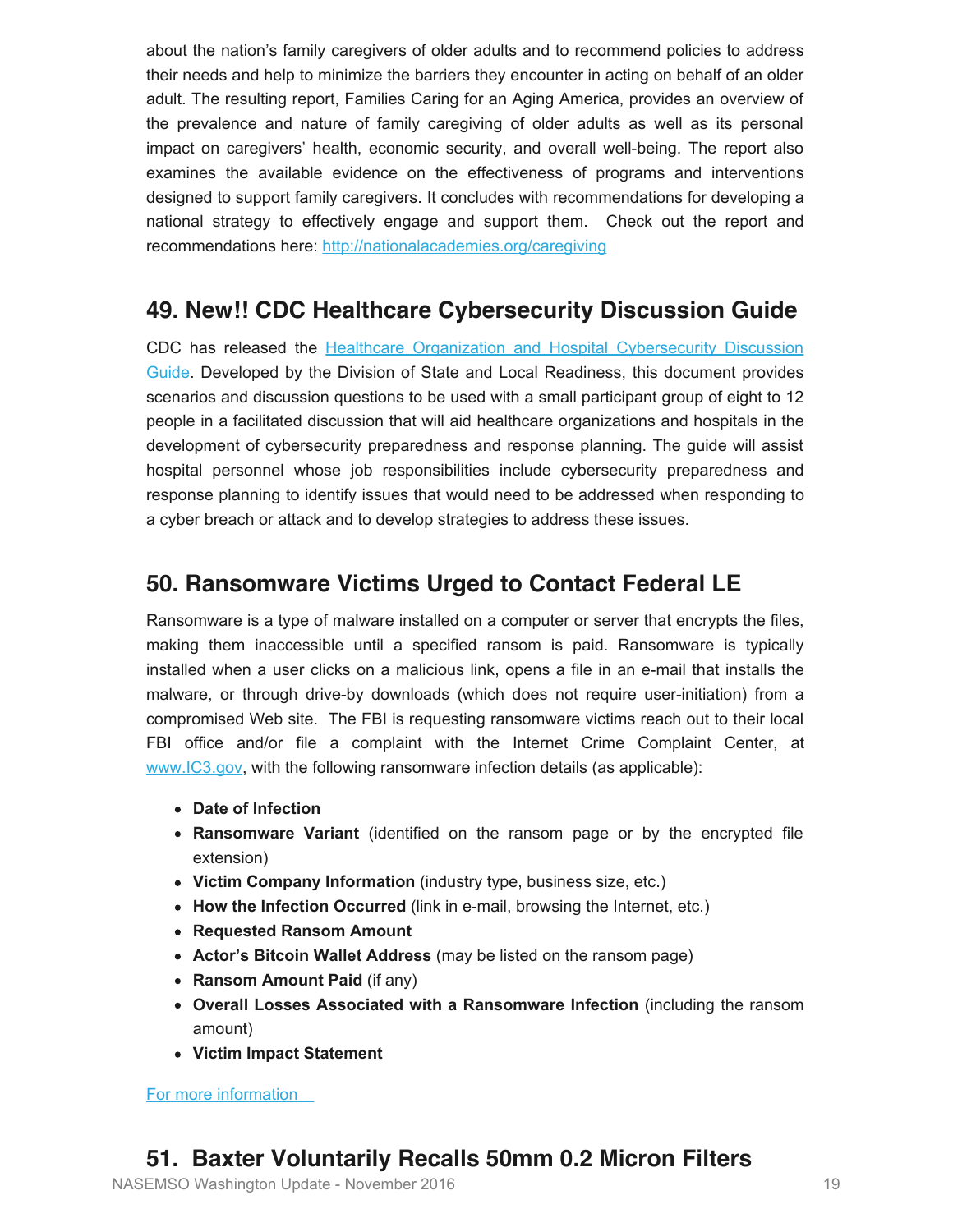Baxter International Inc. has announced it is voluntarily recalling all unexpired lots of 50mm 0.2 micron filters (product code H93835, expiration 6/27/2016 – 6/27/2019) due to the potential for a missing filter support membrane and for potential presence of particulate matter. These issues are associated with a component manufactured by an external supplier, and were identified prior to patient involvement as a result of complaints from customers at compounding facilities. In the absence of the filter support membrane, bacteria and/or particulate matter present in an unsterile solution could pass through to the compounded prepared solution. If not further filtered before patient administration, this could lead to adverse health consequences. For more information

#### **52. DEA Issues Carfentanil Warning to Police and Public**

The Drug Enforcement Agency (DEA) has issued a public warning to the public and law enforcement nationwide about the health and safety risks of carfentanil. Carfentanil is a synthetic opioid that is 10,000 times more potent than morphine and 100 times more potent than fentanyl, which itself is 50 times more potent than heroin. DEA, local law enforcement and first responders have recently seen the presence of carfentanil, which has been linked to a significant number of overdose deaths in various parts of the country. Improper handling of carfentanil, as well as fentanyl and other fentanyl-related compounds, has deadly consequences. Carfentanil is a Schedule II substance under the Controlled Substances Act and is used as a tranquilizing agent for elephants and other large mammals. The lethal dose range for carfentanil in humans is unknown. However, as noted, carfentanil is approximately 100 times more potent than fentanyl, which can be lethal at the 2-milligram range, depending on route of administration and other factors.

### **53. FDA Class I Recall Affects Tracheostomy Tube Set**

Teleflex is recalling the Willy Rusch Tracheostomy Tube Set due to the possibility that the connector may disconnect from the tracheostomy tube during use on a ventilated patient. If the connector detaches from the tracheostomy tube shaft during use, it can deprive the patient of adequate ventilation and would require immediate medical intervention including changing the tracheostomy tube and placing a new tube. The use of affected products may cause serious adverse health consequences including oxygen deprivation, brain damage and death. [For more information](http://www.fda.gov/MedicalDevices/Safety/ListofRecalls/ucm526022.htm) 

#### **54. FDA Class I Recall Affects HVAD by HeartWare Inc.**

HeartWare Inc. is recalling the HVAD pumps due to a design problem with the driveline connector. The driveline is a tube that connects the HVAD's pump to the external controller and power source. Contamination of the driveline may result in fluid or other material entering the pump and causing electrical issues or pump stops that may lead to serious adverse health consequences, including death. For more information

### **55. FDA Class I Recall Affects Welch-Allyn AED Model 10**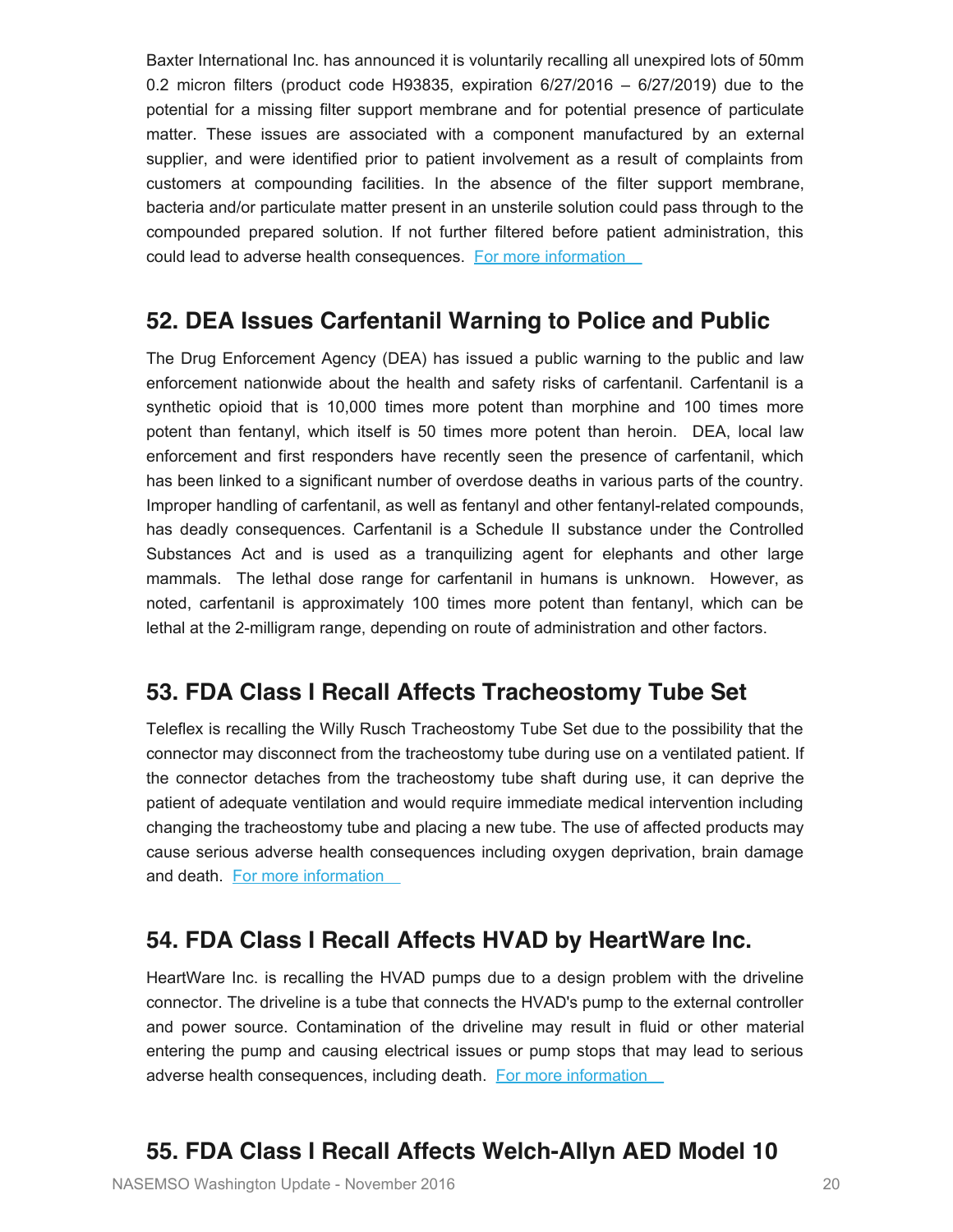The Leonhard Lang defibrillation electrode is being recalled due to a connector compatibility issue with the Welch Allyn AED model 10. The user may not be able to connect the electrodes to the defibrillator when a shock is needed. This may result in a delay in delivering the electrical therapy needed to revive a patient in cardiac arrest. [For](http://www.fda.gov/MedicalDevices/Safety/ListofRecalls/ucm525244.htm) [more information](http://www.fda.gov/MedicalDevices/Safety/ListofRecalls/ucm525244.htm) 

## **56. OSHA Updates Workplace Guidelines**

OSHA has recently updated the Guidelines for Safety and Health Programs it first released 30 years ago, to reflect changes in the economy, workplaces, and evolving safety and health issues. The new Recommended Practices have been well received by a wide variety of stakeholders and are designed to be used in a wide variety of small and mediumsized business settings. The Recommended Practices present a step-by-step approach to implementing a safety and health program, built around seven core elements that make up a successful program. The main goal of safety and health programs is to prevent workplace injuries, illnesses, and deaths, as well as the suffering and financial hardship these events can cause for workers, their families, and employers. [For more information](https://www.osha.gov/shpguidelines/) 

Return to top  $\wedge$ 

# <span id="page-21-0"></span>INDUSTRY NEWS

## **57. New National Certification for ENPs**

The *American Academy of Nurse Practitioners Certification Program (AANPCP)* has announced plans to initiate an **Emergency Nurse Practitioner certification (ENP-C)**. To begin this process, AANPCP entered into an agreement with the *American Academy of Emergency Nurse Practitioners (AAENP)* to develop a specialty certification examination for eligible nurse practitioners that will recognize their expertise in emergency care. The AANPCP and AAENP collaboration will provide a certification program that aligns with the APRN Consensus Model for specialty nursing practice and meets national accreditation standards. Eligibility is based on the candidate meeting the following requirements:

- 1. Current, active Registered Nurse license in the U.S., U.S. territories, or Canadian province or territory.
- 2. Current national certification as a Family Nurse Practitioner.
- 3. Emergency care specialty content that includes at least one of the following:
	- $\circ$  A minimum of 2,000 direct, emergency care practice hours in the past five (5) years and evidence of 100 hours of continuing emergency care education with a minimum of 30 of those hours in emergency care procedural skills within those 5 years; or
	- Completion of an academic emergency care graduate or post-graduate NP program; or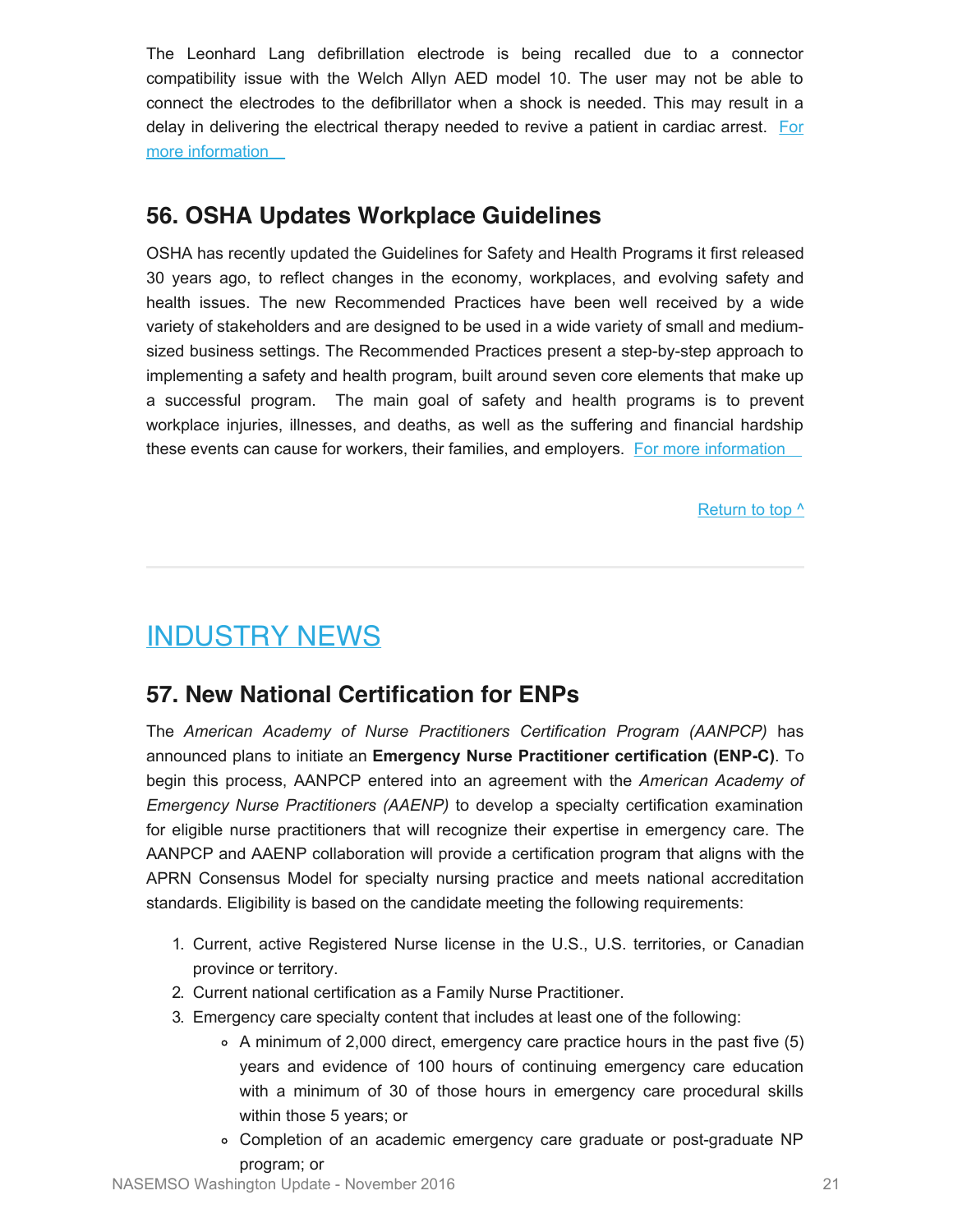Completion of an approved emergency fellowship program.

Details regarding the ENP-C launch date, eligibility criteria, and application process will be posted on the organizations' websites. The exam is anticipated to launch on January 1, 2017. [For more information](http://aaenp-natl.org/) 

#### **58. NAEMT Survey on EMS Mental Health Services**

To assist the EMS profession in determining how best to address mental health issues, the National Association of EMTs (NAEMT) is pleased to present the results of our 2016 national survey on EMS mental health services. The results provide a snapshot of the resources, programs and services EMS agencies provide to EMS practitioners to help them cope with the stress of the job, to maintain their mental health and wellbeing, and to seek help when they need it. The survey revealed that the EMS profession has significant work to do in demonstrating to the EMS workforce that their struggles and concerns matter, and in ensuring that EMS professionals know where to turn when they are struggling. For more information

#### **59. AHA Public Comment Opportunity on T-CPR**

The American Heart Association (AHA) has committed to doubling Out of Hospital Cardiac Arrest (OHCA) survival by 2020. Bystander CPR rates are highest in communities where public safety answering points (PSAPs), or dispatch centers, provide telephone-CPR (T-CPR) instructions. In these communities, as much as 50% of bystander CPR is directly attributable to those *just-in-time* T-CPR directions. Recognition of these circumstances prompted the AHA to convene a taskforce of experts to address the challenges of providing T-CPR with the goal of having every PSAP provide lifesaving T-CPR. At the website, you will find proposed program and performance recommendations for T-CPR. AHA hopes that these recommendations will generate discussion among professionals and citizens engaged in improving survival from OHCA. Interested persons are encouraged to take a moment to comment on the website regarding these proposed recommendations. The public comment period will close on November, 16, 2016. Following the public comment period, the AHA will publish the revised program and performance recommendations online along with a comprehensive guide to implementing T-CPR in your community. [For more information](http://cpr.heart.org/publiccomment) 

#### **60. Distracted Driving's Legal Concerns for EMS**

From our friends at EMR-ISAC: Traffic is difficult enough to maneuver for EMS teams without having to deal with distracted drivers. Since the introduction of mobile devices, accidents caused by distracted driving have spiked, and it affects EMS drivers, too. According to Distraction.gov, 660,000 drivers are using cell phones or electronic devices while driving at any given daylight moment. This number has held steady since 2010. Statistics for EMS drivers also show a lot of electronics use, with 26 percent admitting to using a mobile device while driving and 53 percent admitting to still using one even though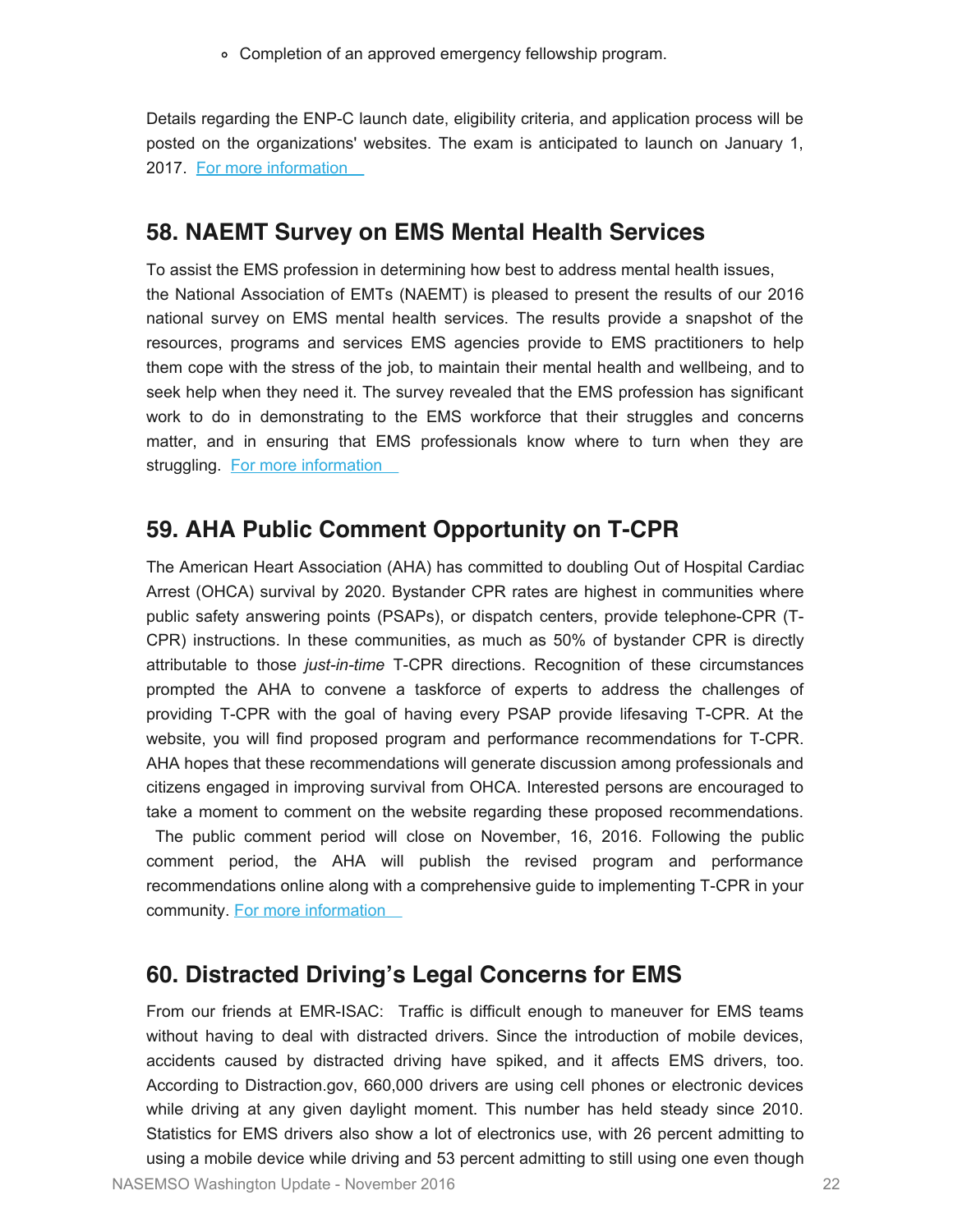they know the safety risks. In addition to the serious threat to life, departments also need to take into account the legal and insurance issues they may face. Many states now have limitations on drivers using mobile devices while driving. If an EMS driver is found to have been using one and they are at fault for the accident, insurance may not cover the damages. Worse, in some states the insurer may cancel or not renew the policy. This makes the liability risk greater. In addition to the above, accidents involving apparatus are newsworthy; if the driver is found to have been using a cell phone at the time, the public and political scrutiny will be even more intense. Departments should frame policy to minimize distracted driving of any kind, and could enact a "sterile cockpit" model from the airline industry. Minimizing distractions to drivers is key to the safety of the patient, the public, and the crew.

#### **61. EM Today 2017 Call for Presentations**

The North Carolina Office of Emergency Medical Services (NC OEMS) is pleased to announce the 2017 "Call for Presentations" for the  $44<sup>th</sup>$  annual educational conference, Emergency Medicine Today, to be held in Greensboro, North Carolina, September 29<sup>th</sup> – October 4<sup>th</sup>, 2017. This conference will offer its attendees the opportunity to hear presentations from outstanding faculty from across North Carolina and the United States. The conference offers continuing education credit for topics of general interest and current advancements in the fields of Pre-hospital Emergency Care, Emergency and Trauma Medicine, Public Health and Disaster Medical Preparedness. We are also pleased to announce the continued expansion of topics to include research abstracts related to Emergency Medical Services and Disaster Medical Preparedness. The conference audience includes Emergency Medical Dispatchers (EMD), EMS Personnel, EMS Administrators, EMS Educators, Emergency Medicine/Trauma Physicians, Nurses, Emergency Managers, Hospital Administrators, Physicians, Nurses, State Medical Assistance Team Personnel, Public Health Personnel, Disaster Planning Coordinators, Medical Facility Administrators, Law Enforcement Officials, Fire Responders, Search and Rescue Responders, Civil Preparedness Officials, and others who play important roles in critical incidents such as the Department of Agriculture Personnel. [Click Here to submit a](http://www.ncems.org/limesurvey/index.php/459578?lang=en) [presentation.](http://www.ncems.org/limesurvey/index.php/459578?lang=en)

[Return to top ^](#page-0-0)

# <span id="page-23-0"></span>INTERESTING ABSTRACTS

### **62. Outcomes from Mobile Stroke Treatment in Germany**

Functional outcomes of pre-hospital thrombolysis in a mobile stroke treatment unit compared with conventional care: an observational registry study. [http://www.thelancet.com/pdfs/journals/laneur/PIIS1474-4422\(16\)30129-6.pdf](http://www.thelancet.com/pdfs/journals/laneur/PIIS1474-4422(16)30129-6.pdf)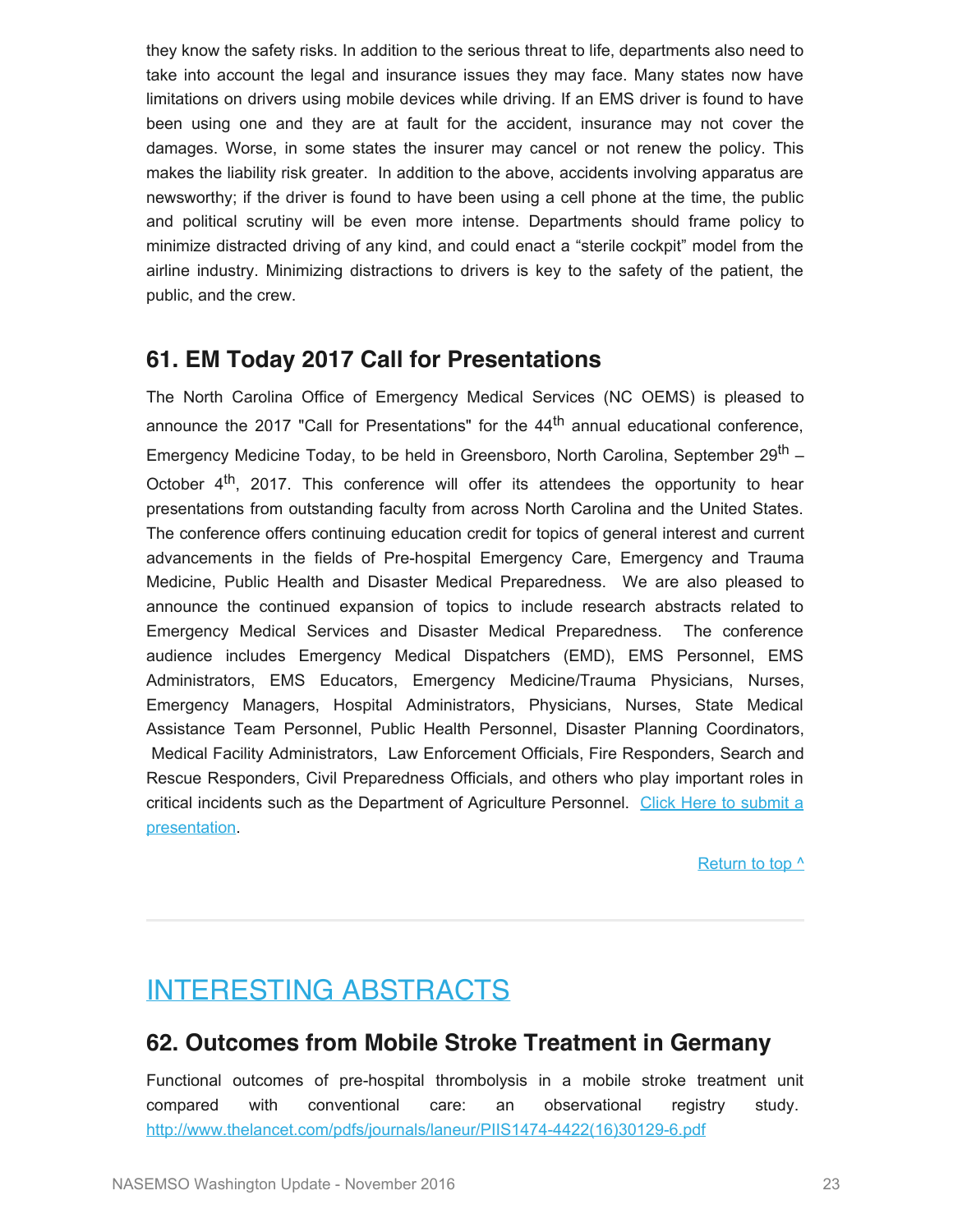### **63. Surface Microbial Contamination in Ambulances**

Emergency medical service vehicles may harbor microorganisms that can cause infections, according to a recent study published in the *American Journal of Infection Control*. For the study, researchers examined samples extracted from 10 ambulances serving Bilbao, Spain. Samples were taken from six areas on the ambulance: two in the driver's cab and four in the patient area. The highest levels of infectious microbes were collected from the steering wheel, the inside handle of the passenger door and the stretcher handles. Among the microbes detected were three cultures of *Staphyloccocus aureus*, which were found in two of the ambulances. These findings suggest crosscontamination occurs between the patient area and the driver's cab due to nonpreventative practices like driving with gloved hands after assisting a patient and poor hand washing practices. For more information

#### **63. Schizophrenia Drug Found to be Useful in Migraines**

Migraine headache is among the most prevalent neurologic disorders. Status migrainosus often leads to hospitalization, and multiple medications are sometimes required for symptomatic relief. In this retrospective chart review, the authors analyzed data from 43 patients with status migrainosus treated with ziprasidone between 2008 and 2015. Migraine severity data was available for 35 patients on admission and 39 patients on discharge, with a mean score of  $8.9 \pm 1.5$  and  $3.0 \pm 2.9$  on a 0-10 Likert scale, respectively. On average,  $4.7 \pm 2.5$  different medications were administered prior to ziprasidone (no earlier than third-line). Thirty-four patients had data available on admission and discharge severity scores, with an average decrease in pain of  $5.7 \pm 3.0$ . Ziprasidone was considered helpful in reducing migraine severity in 81% of cases, and was the medication linked to discharge in 65% of cases. Overall, the results suggest that ziprasidone may be an effective, fast-acting treatment for status migrainosus. Since the current study lacked a control group and consistent, systematic documentation of migraine severity and treatment results, prospective, placebo-controlled studies are needed to further confirm the safety and efficacy of ziprasidone for status migrainosus. Read the [abstract.](http://nho.sagepub.com/content/6/4/151.abstract) Landsness EC, Wang LH, Bucelli RC. Ziprasidone as a Potential Abortive Therapy for Status Migrainosus. Neurohospitalist. 2016;6(4):151-156.

[Return to top ^](#page-0-0)

<span id="page-24-0"></span>UPCOMING EVENTS *Send calendar events to [krobinson@asmii.net](mailto:krobinson@asmii.net?subject=Calendar%20Event%20for%20Washington%20Update)*

### **Statewide EMS Conferences**

**37th Annual Virginia EMS Symposium.** Nov. 9 – 13, 2016, Norfolk Waterside Marriott, Norfolk, Va. More than 270 courses and 14 course tracks to help providers fulfill their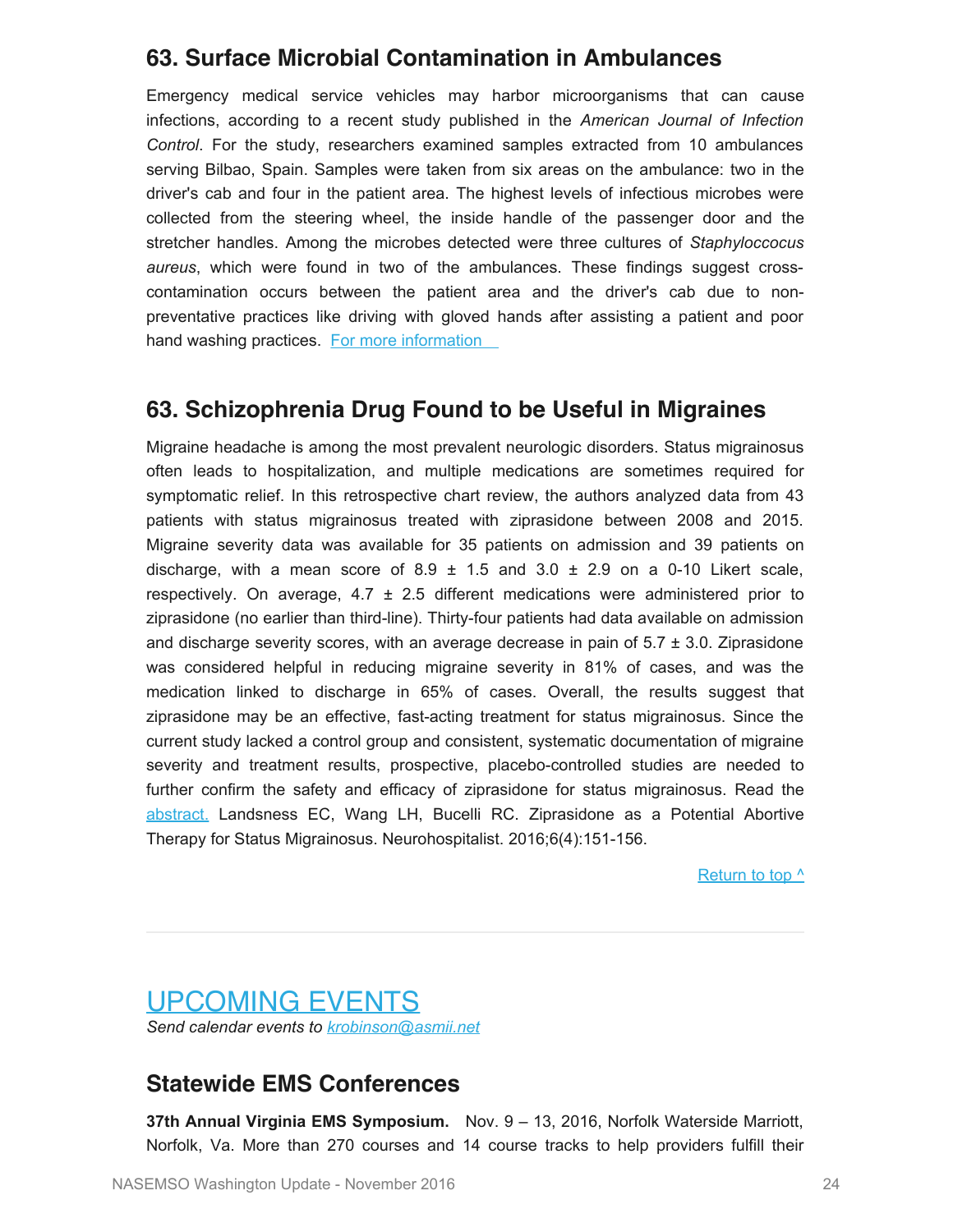education needs. Don't delay, register today at: [www.vdh.virginia.gov/oems/symposium](http://www.vdh.virginia.gov/oems/symposium). Registration closes Friday, Oct. 7, 2016.

**NJ Statewide EMS Conference.** November 16-19, 2016. Harrah's Waterfront Convention Center, Atlantic City, NJ. For more information

**\*New England EMS Leadership Conference.** November 20-21, 2016. Newport, RI. [For](https://www.regonline.com/Register/Checkin.aspx?EventID=1851538) [more information .](https://www.regonline.com/Register/Checkin.aspx?EventID=1851538)

**\*17th Annual Templeton Pediatric Trauma Symposium.** March 3-4, 2017. Pittsburgh, PA. A one-of-a-kind educational event focused on the continuum of pediatric trauma care. The conference provides a comprehensive program on the care of injured children and their families, featuring nationally-recognized presenters, a pediatric-focused TOPIC course and the keynote Templeton Lecture. For more information

### **National Conferences and Special Meetings**

Use these links to access monthly course schedules and registration info related to:

[NAEMSE Instructor Course Level 1](http://naemse.org/?page=LVL1InstructorCourse)

[NAEMSE Instructor Course Level 2](http://naemse.org/?page=LVL2InstructorCourse)

[CAAHEP Accreditation Update & Evaluating Student Competency Workshops](http://naemse.org/?page=coaemsp)

[NAEMSE/NREMT Regional Scenario Development Workshops](http://naemse.org/?page=nremt)

**National Association of State EMS Officials Spring Meeting.** March 6-9, 2017. New Orleans, LA. [www.nasemso.org/Meetings/Spring/](http://www.nasemso.org/Meetings/Spring/index.asp)

See more EMS Events on NASEMSO's web site at <http://www.nasemso.org/Resources/Calendar/index.asp>

[Return to top ^](#page-0-0)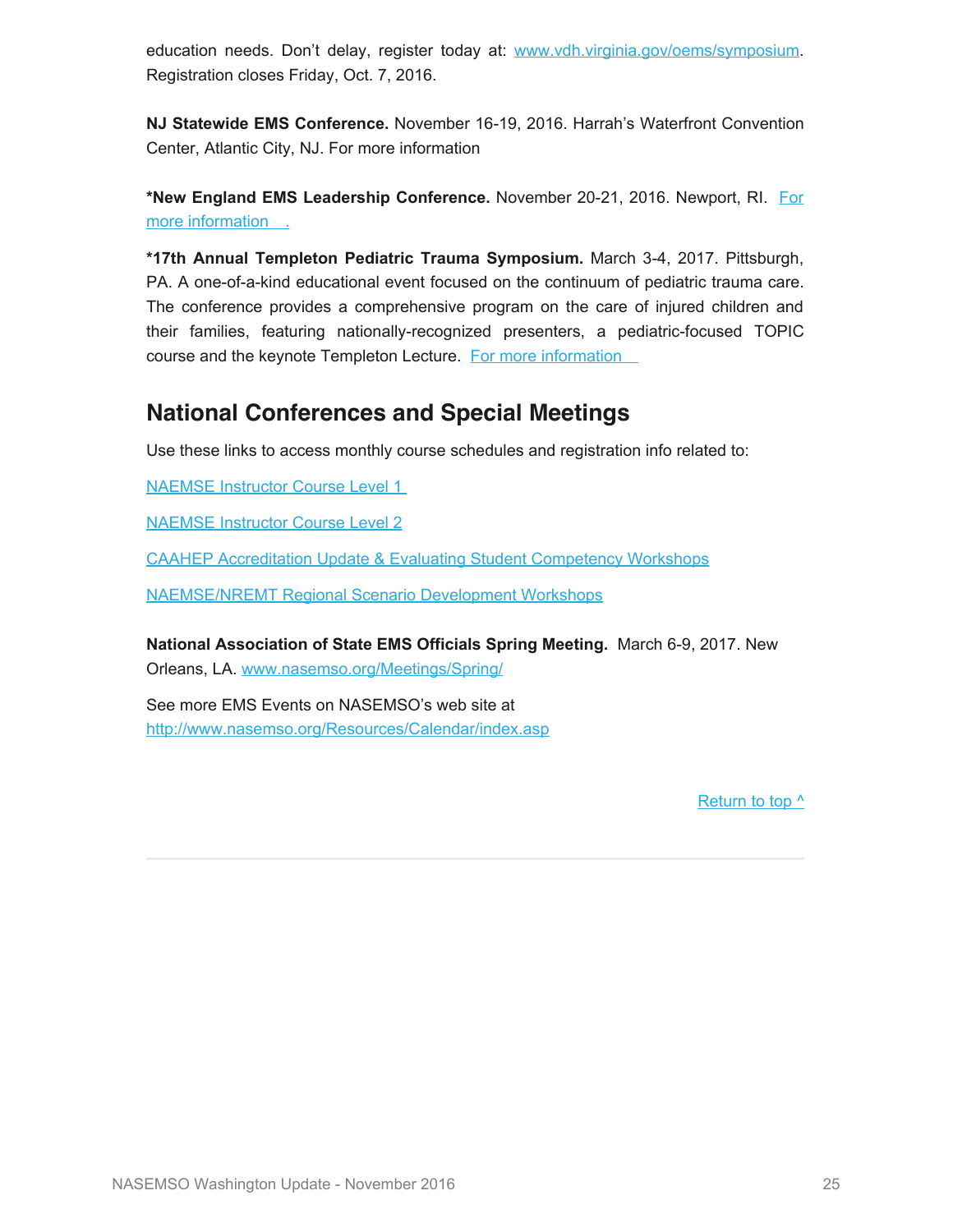

# **Your input to Washington Update is welcome and can be sent directly to our Editor:**

#### **Kathy Robinson, RN, EMT-P, QAS**

National Association of State EMS Officials 201 Park Washington Court Falls Church, VA 22046 Email: [robinson@nasemso.org](mailto:robinson@nasemso.org) Phone: 703.538.1799 Ext. 1894

# CONTACT NASEMSO STAFF

<span id="page-26-0"></span>**Elizabeth Armstrong, CAE, MAM** / Executive VP (703) 538-1799 ext. 8 [armstrong@nasemso.org](mailto:armstrong@nasemso.org)

**Dia Gainor** / Executive Director (703) 538-1799 ext. 7 [dia@nasemso.org](mailto:dia@nasemso.org)

**Sharon Kelly** / Executive Assistant (703) 538-1799 ext. 2 [kelly@nasemso.org](mailto:kelly@nasemso.org)

**Kathy Robinson** / Program Manager (703) 538-1799 ext. 1894 [robinson@nasemso.org](mailto:robinson@nasemso.org)

**Kevin McGinnis** / Program Manager (571) 749-7217 [mcginnis@nasemso.org](mailto:mcginnis@nasemso.org)

**Leslee Stein-Spencer** / Program Manager [stein-spencer@nasemso.org](mailto:stein-spencer@nasemso.org)

**Mary Hedges** / Program Manager [hedges@nasemso.org](mailto:hedges@nasemso.org)

**Rachael Alter** / Program Manager [alter@nasemso.org](mailto:alter@nasemso.org)

**Sue Prentiss** / Program Manager [prentiss@emsreplica.org](mailto:prentiss@emsreplica.org)

**Karen Thompson** / Website Manager [thompson@nasemso.org](mailto:thompson@nasemso.org)

**Zoe Renfro** / Project Coordinator [zoe@nasemso.org](mailto:zoe@nasemso.org)